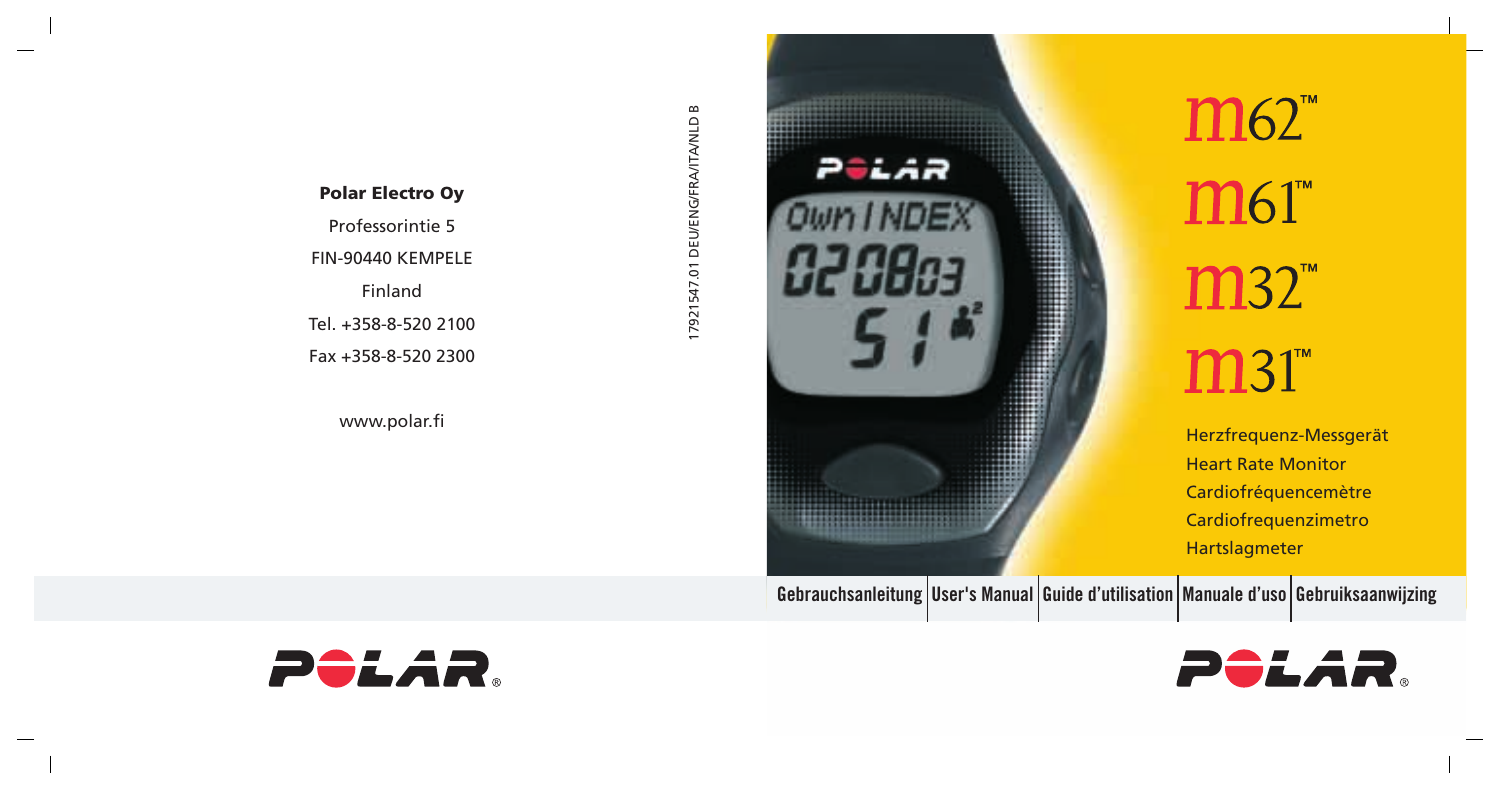### **Polar Electro GmbH Deutschland**

Abteilung Kundendienst Darmstädter Straße 59 D-64572 Büttelborn GERMANY

### **Polar Electro GmbH Deutschland**

Niederlassung Österreich Donaufelder Straße 101 A-1210 Wien AUSTRIA

### **Polar Electro France S.A.S**

Zi les Pontôts FR-64 600 Anglet FRANCE

### **Polar Electro Italia S.p.A.**

Via Cartiera, 90/i IT-40044 Pontecchio Marconi Bo **ITALY** 

### **Polar Electro Nederland B.V.**

Antennestraat 46 Postbus 1044 1300 BA Almere THE NETHERLANDS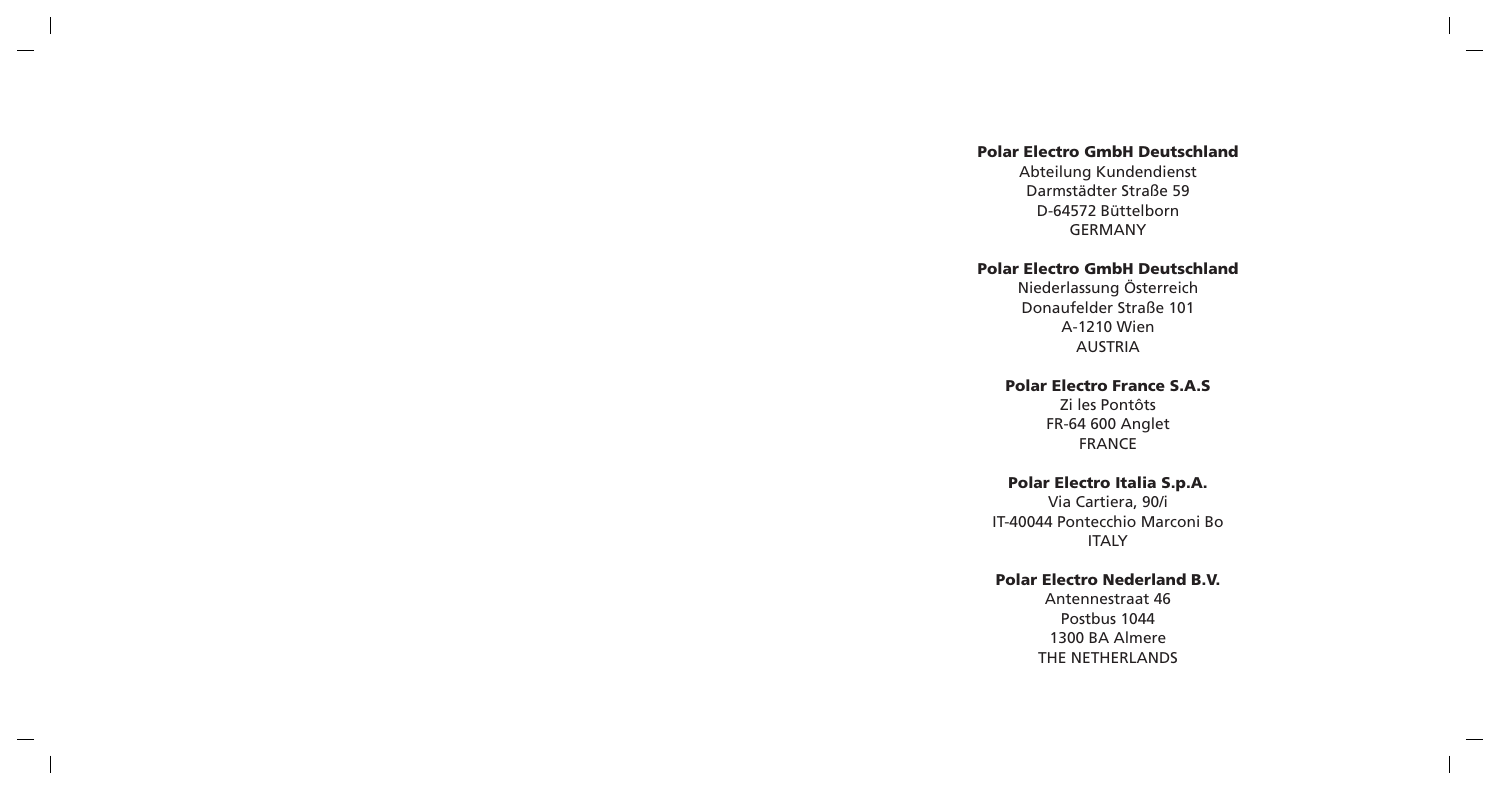## **CONTENTS**

| How the Polar Heart Rate Monitor works  38    |  |
|-----------------------------------------------|--|
|                                               |  |
|                                               |  |
|                                               |  |
|                                               |  |
|                                               |  |
|                                               |  |
|                                               |  |
|                                               |  |
|                                               |  |
|                                               |  |
|                                               |  |
|                                               |  |
| Setting heart rate limits manually  44        |  |
| OwnCal calorie counter on/off  44             |  |
|                                               |  |
|                                               |  |
| Setting the 12/24 h time mode  46             |  |
|                                               |  |
|                                               |  |
|                                               |  |
| Start the heart rate measurement  48          |  |
|                                               |  |
| How to determine your OwnZone  49             |  |
|                                               |  |
| How to use previously determined OwnZone  51  |  |
| Functions during heart rate measurement  51   |  |
|                                               |  |
|                                               |  |
|                                               |  |
|                                               |  |
|                                               |  |
|                                               |  |
|                                               |  |
| See your progress bullets during exercise  53 |  |
|                                               |  |

| Stop the heart rate measurement  54       |  |
|-------------------------------------------|--|
| Recalling training information  54        |  |
|                                           |  |
|                                           |  |
| Exercise time in the target zone  54      |  |
|                                           |  |
|                                           |  |
| Calories expended during the exercise  55 |  |
|                                           |  |
|                                           |  |
|                                           |  |
|                                           |  |
|                                           |  |
|                                           |  |
|                                           |  |
|                                           |  |
|                                           |  |
|                                           |  |
|                                           |  |
|                                           |  |
|                                           |  |
|                                           |  |
| Minimizing possible risks in exercising   |  |
|                                           |  |
|                                           |  |
|                                           |  |
|                                           |  |
| Limited Polar international guarantee  66 |  |
|                                           |  |
|                                           |  |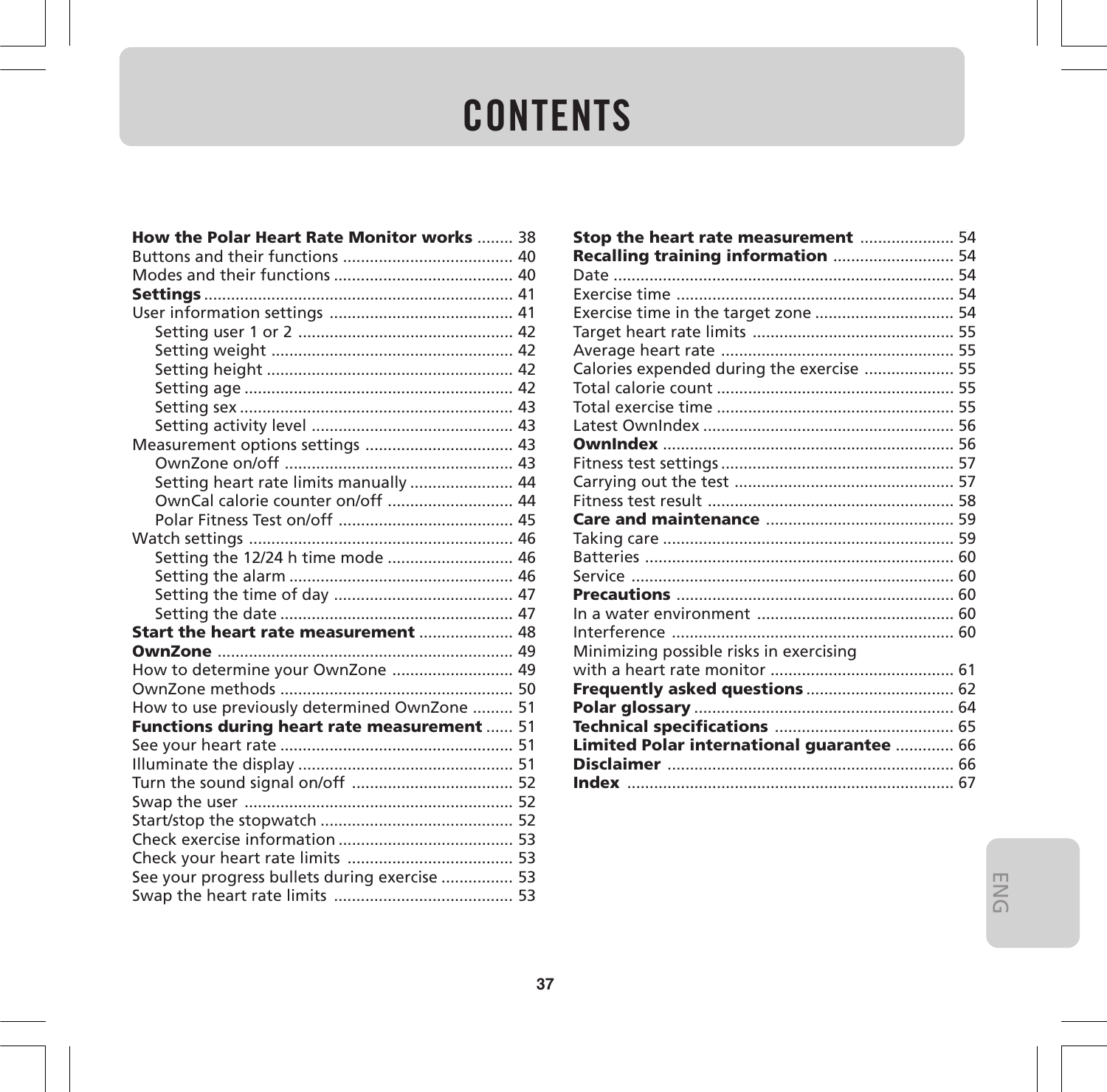### VISUAL CUES TO READ THIS GUIDE



Indicates important issues. Please, pay attention!

Indicates a useful tip. It is good to know these things.



Indicates a tip to do things faster.

See also.

Text with colored background indicates features only available in models M61 and M62.

### IMPORTANT TO REMEMBER!

- Adjust the strap length snug enough and wet the Polar transmitter electrodes to ensure flawless heart rate measurement.
- Do not bend or stretch the transmitter.
- Do not operate the buttons of the wrist receiver under water.
- Wash and dry your transmitter regularly after use; never store it wet.
- Keep the Polar Heart Rate Monitor out of extreme cold and heat.
- Do not expose the Polar Heart Rate Monitor to direct sunlight for extended periods.

## **HOW THE POLAR HEART**

### **When using Polar WearLinkTM Transmitter:**



Moisten the electrode areas of the strap under running water and make sure that it is well moistened.



Attach the connector to the strap. Attach the connector's letter R to the letter R on the strap and snap the fastener.



Adjust the strap length to fit snugly and comfortably. Secure the strap around your chest, just below the chest muscles, and snap the second fastener.



Check that the wet electrode areas are firmly against your skin and that the Polar logo of the connector is in a central, upright position.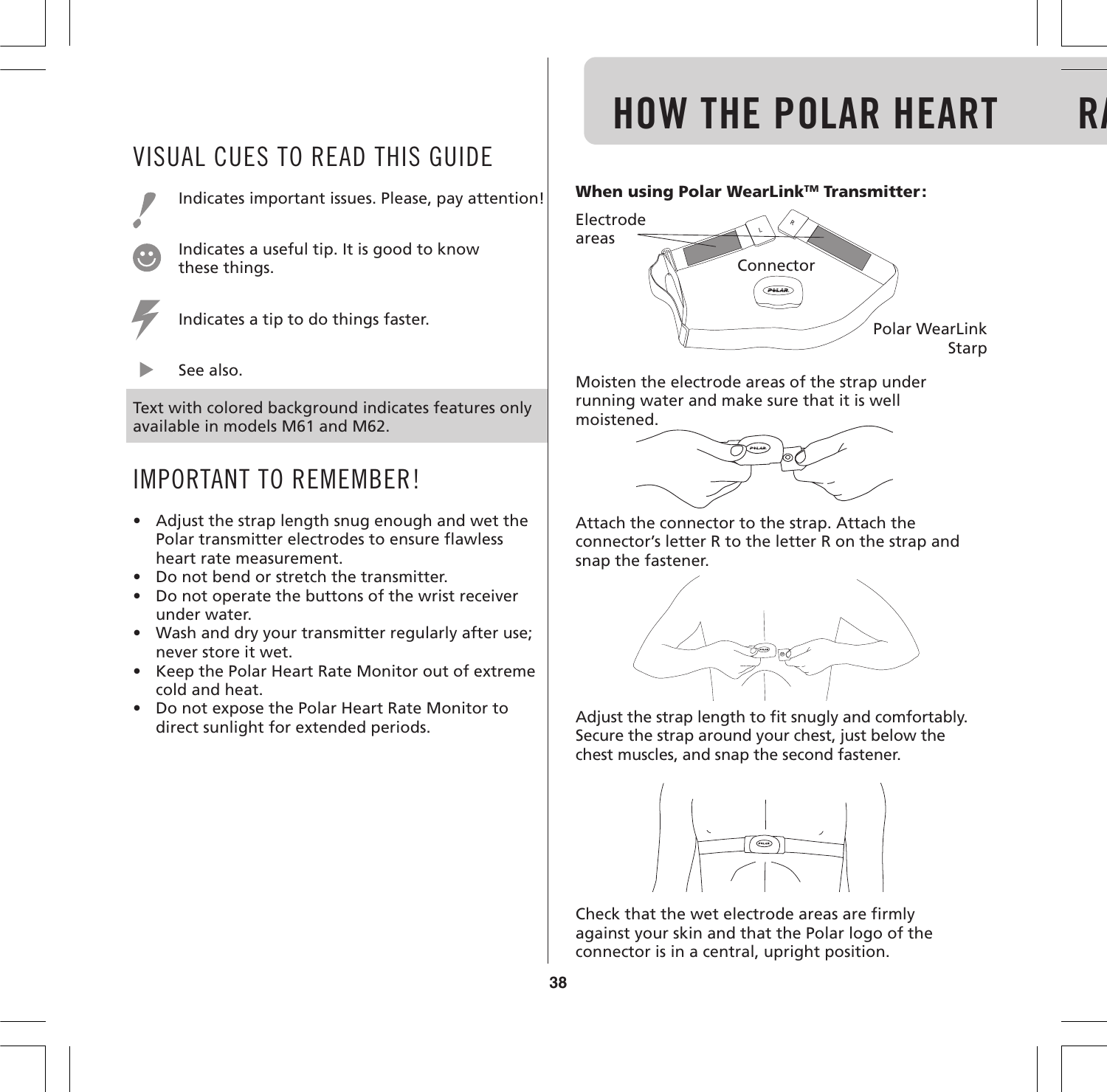## **RATE MONITOR WORKS**



Adjust the strap length to fit snugly and comfortably. Secure the strap around your chest, below the chest muscles. Lock the buckle.

Lift the transmitter off your chest and **wet the grooved electrode areas on the back of it**.

Check that the wet electrode areas are firmly against your skin and the Polar logo is in a central upright position.

### **All Polar Transmitters:**

Wear the wrist receiver as you would wear an ordinary watch. If you go biking, you may attach the wrist receiver to a Polar Bike Mount™. Keep the wrist receiver within the transmission range (1 meter/ 3 feet).

It is recommended that you wear the

transmitter against your bare skin to ensure flawless operation. However, if you wish to wear the transmitter over a shirt, moisten the shirt well under the electrodes.

It is important that the electrodes are wet during exercise. After exercising, to preserve the electrodes and battery life:

- 1. Wash the transmitter carefully with a mild soap and water solution.
- 2. Rinse it with pure water.
- 3. Dry the transmitter carefully.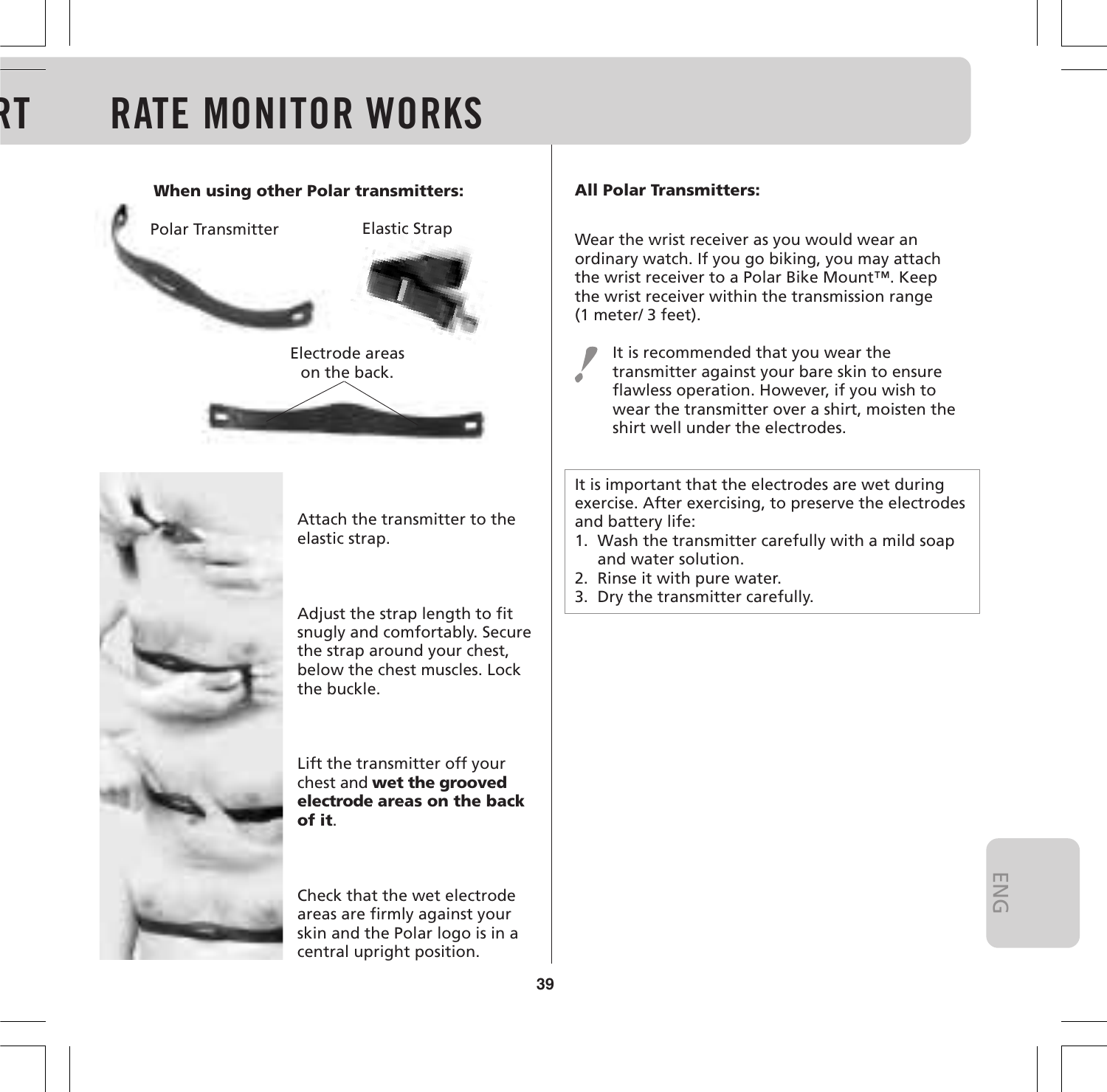### BUTTONS AND THEIR FUNCTIONS



### **START/STOP/OK**

#### START/STOP/OK

- Start heart rate measurement
- Start the stopwatch
- Stop the stopwatch
- Activate the displayed mode
- Lock your selection

#### A Up

- Move forward to the next mode
- Select the desired value (up)

#### $\nabla$  Down

- Move backward to the previous mode
- Select the desired value (down)

#### $\Xi$ 0 / $\omega$

- Backlight on
- Signal sound on or off

### RESET



Briefly pressing a button (approximately 1 second) will do different things than pressing and holding button for a longer period of time (approximately 2 to 5 seconds).

### MODES AND THEIR FUNCTIONS

Your Polar Heart Rate Monitor has four main modes:

### **1. TIME OF DAY**

You can use the Polar Heart Rate Monitor as an ordinary watch with date, weekday indicator and alarm function.





Press and hold START/STOP/OK to return to the Time of day display, wherever you are in the Options setting or File recalling cycle.



Your Polar Heart Rate Monitor starts reminding you at full hours if more than three days has passed since your last recorded exercise. Keep exercising regularly!

### **2. EXERCISE**

In the Exercise mode you measure the heart rate.

In this mode you can

- see your heart rate reading
- record the exercise data
- use the stopwatch
- determine your OwnZone®
- see your exercising limits
- see the time of day
- see the time you have exercised within your target zone so far
- see the OwnCal® calorie count of your exercise session
- In models M61 and M62: swap heart rate limits
- In models M61 and M62: swap user (before stopwatch is on)

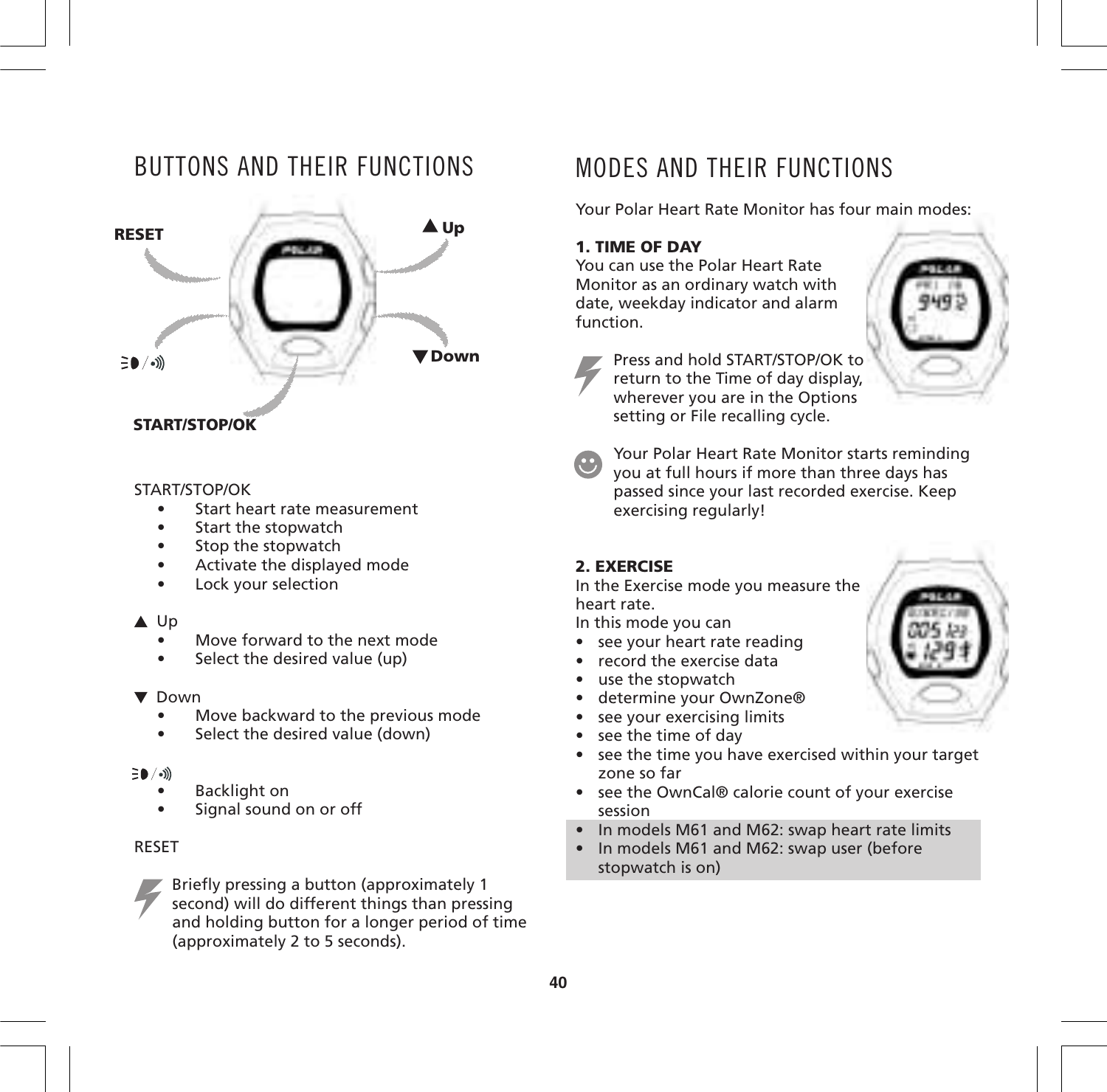## **SETTINGS**

### **3. FILE**

Polar Heart Rate Monitor saves information on your latest exercise session. In the File mode you can see the following information:

- date of the exercise
- total exercising time
- exercising time spent in your target zone
- heart rate limits used during exercise
- average heart rate
- OwnCal calorie count and fat percentage of the energy expenditure during the exercise session
- total calorie expenditure starting from the moment you have reset the counter
- total exercising time starting from the moment you have reset the counter
- In models M61 and M62: your latest OwnIndex™ based on Polar Fitness Test™

### **4. OPTIONS**

In the Options mode you can define the following information:

- User specific information; weight, age and sex. In models M61 and M62 you can also define height and your activity level for Polar Fitness Test. You have two users and can set the preferences for both user 1 and user 2.
- OwnZone ON/OFF select whether you want to use your personal OwnZone or determine the values for the Target Zone manually. In models M61 and M62 you can

choose between three OwnZone levels: OwnZone basic, low and high.

- OwnCal calorie counter ON/OFF
- In models M61 and M62: Polar Fitness Test ON/OFF
- Watch settings; alarm, 12h/24h mode, time of day, date



In the Options mode you can set

- your personal user information which is a prerequisite for using OwnZone and OwnCal functions
- measurement options which are used during Exercise mode
- watch functions
- In models M61 and M62: Polar Fitness Test function ON or OFF.
	- At any time during the settings you can return to the Time of day display by pressing and holding START/STOP/OK.
- 

The digits run faster if you press and hold the ▲ Up or ▼ Down. Release the button at the desired value.

### USER INFORMATION

Begin with the display showing the time of day.

- 1. Press ▲ Up or ▼ Down until OPTIONS is displayed.
- 2. Press START/STOP/OK to enter the Options mode. USER SET is displayed.
- 3. Press START/STOP/OK to enter the user information loop.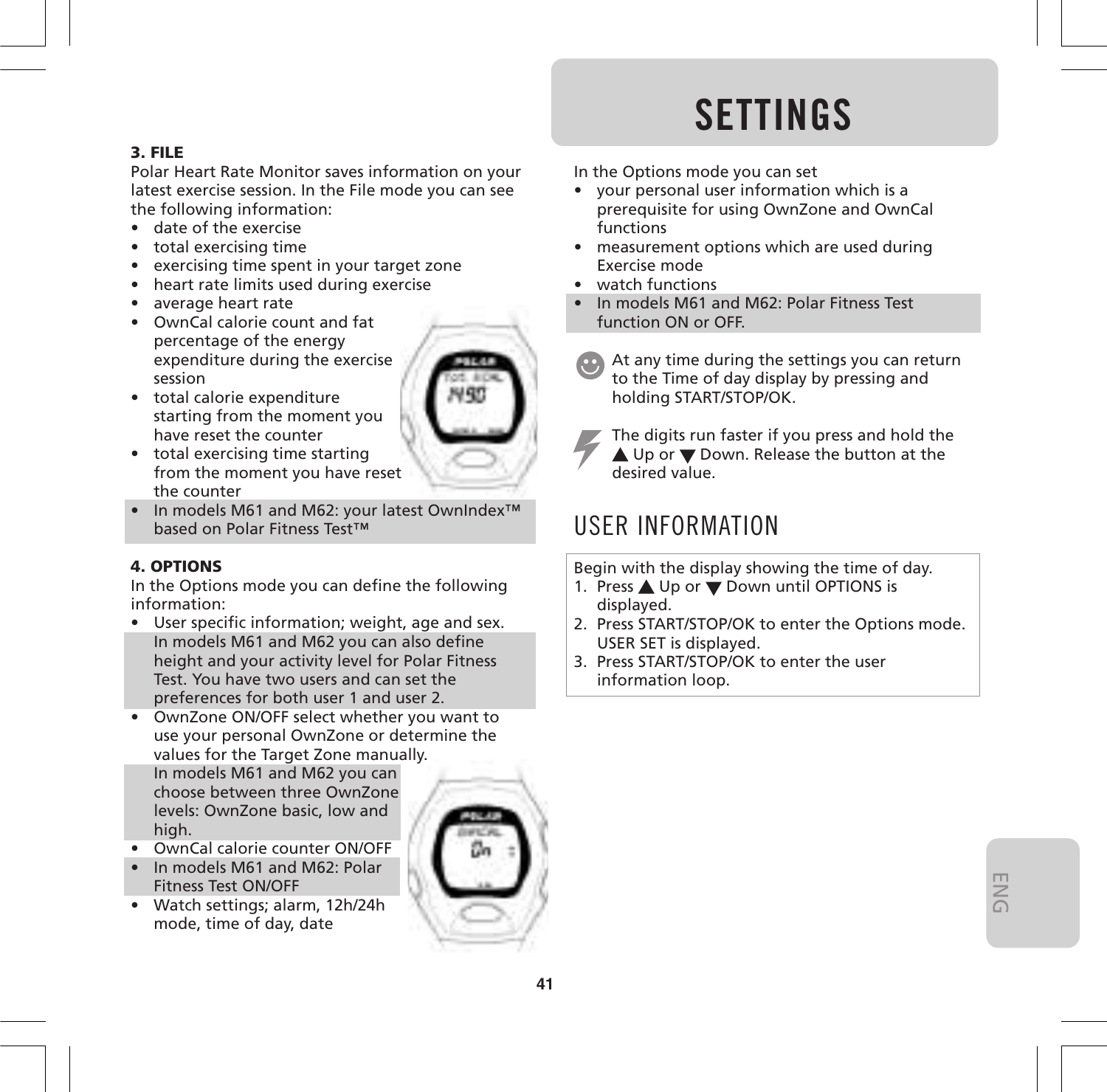### **SETTING USER 1 or 2**

If you are in the Time of day display start from **User information**.

In models M61 and M62 you can set two users' preferences. This function is practical e.g. for another family member. Make the settings ready for both users: when you start exercising, just select your personal user id 1 or 2.



USER appears, 1 or 2 is flashing.

- 1. Press ▲ Up or ▼ Down to select USER 1 or USER 2.
- 2. Press START/STOP/OK to lock your selection. You have now selected the user id. All settings are made to the selected user.
- **In File, Measure, Options and Fitness test main** modes you can change the user id by pressing and holding  $\triangle$  Up.

If you want to disable the user id 2, set the weight of the user 2 to zero.

Continue by setting your weight or return to the Time of day display by pressing and holding START/STOP/OK.

### **SETTING WEIGHT**

If you are in the Time of day display start from **User information**. Press START/STOP/OK until

KG or LBS appears and the digits of kilograms/ pounds are flashing.

- 1. Press  $\triangle$  Up or  $\nabla$  Down to adjust your weight.
- 2. Press START/STOP/OK to lock your selection. You have now set your weight.

You can change the weight unit between kg and lbs in watch settings. 24 h time mode -> kg 12 h time mode -> lbs

Continue the user settings or return to the Time of day display by pressing and holding START/STOP/OK.

### **SETTING HEIGHT**

In models M61 and M62 you need to set your height.

If you are in the Time of day display start from **User information**. Press START/STOP/OK until

CM or FT / INCH appears and the digits of centimeters/ feet are flashing.

- 1. Press  $\triangle$  Up or  $\nabla$  Down to adjust your height.
- 2. Press START/STOP/OK to lock your selection. You have now set your height.
	-

You can change the height unit between cm and ft/ inch in watch settings. 24 h time mode -> cm

12 h time mode -> ft

Continue by setting your age or return to the Time of day display by pressing and holding START/STOP/OK.

### **SETTING AGE**

If you are in the Time of day display start from **User information**. Press START/STOP/OK until

AGE appears and the digits for years are flashing.

- 1. Press  $\triangle$  Up or  $\nabla$  Down to adjust your age.
- 2. Press START/STOP/OK to lock your selection. You have now set your age.

Continue by setting your gender or return to the Time of day display by pressing and holding START/STOP/OK.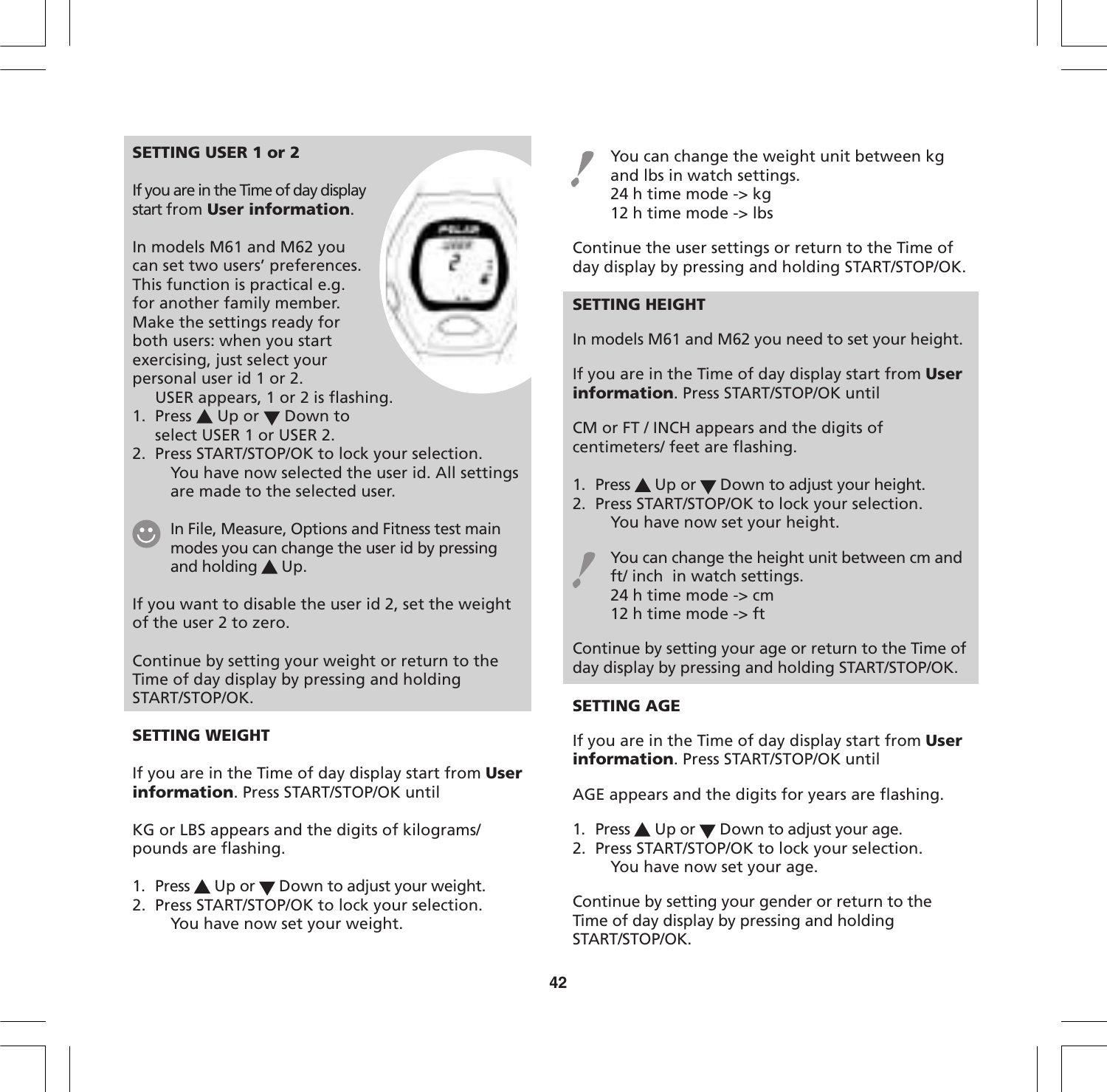#### **SETTING SEX**

If you are in the Time of day display start from **User information**. Press START/STOP/OK until SEX appears and FEMALE/MALE is flashing.

- 1. Press  $\triangle$  Up or  $\nabla$  Down to select the right gender.
- 2. Press START/STOP/OK to lock your selection. You have now set your gender.

### **SETTING ACTIVITY LEVEL**

In models M61 and M62 you need to set a suitable activity level for Polar Fitness Test. **OwnIndex**

If you are in the Time of day display start from **User information**. Press START/STOP/OK until

ACTIVITY appears and LOW/MIDDLE/HIGH/TOP is flashing.

- 1. Press  $\triangle$  Up or  $\nabla$  Down to select the right activity level.
- 2. Press START/STOP/OK to lock your selection.

You have now set all necessary user information. USER SET is displayed.

#### **Choose from the following two alternatives to continue:**

- 1. To set OwnZone function ON or OFF, press  $\triangle$  Up.
- 2. To return to the Time of day display, press  $\triangle$  Up or  $\nabla$  Down until you come to the Time of day display or simply press and hold START/STOP/OK.

### MEASUREMENT OPTIONS SETTING

#### **TURNING OWNZONE ON/OFF**

Select whether you want to use the OwnZone option. Alternatively, you can set the target zone limits manually yourself.

If you choose to use OwnZone, Polar Heart Rate Monitor asks your user information, if you haven't set them earlier in the USER SET mode.

Begin with the display showing the time of day.

- 1. Press  $\triangle$  Up or  $\nabla$  Down until OPTIONS is displayed.
- 2. Press START/STOP/OK to enter the setting loop. USER SET is displayed.
- 3. Press Up once. OWNZONE ON or OFF is displayed.
- 4. Press START/STOP/OK to enter the setting loop. OWNZONE is displayed. ON or OFF is flashing.
- 5. Press ▲ Up or ▼ Down to select OwnZone ON or OFF.

ON - You can determine your OwnZone each time you start exercising and use the OwnZone limits to guide your intensity level. OFF - The OwnZone function is off and you can set the target zone limits manually.

6. Press START/STOP/OK to lock your selection.

In models M61 and M62 you select between three different OwnZones:

- OwnZone BASIC for allround exercising
- OwnZone LOW for light intensity exercising
- OwnZone HIGH for moderate intensity exercising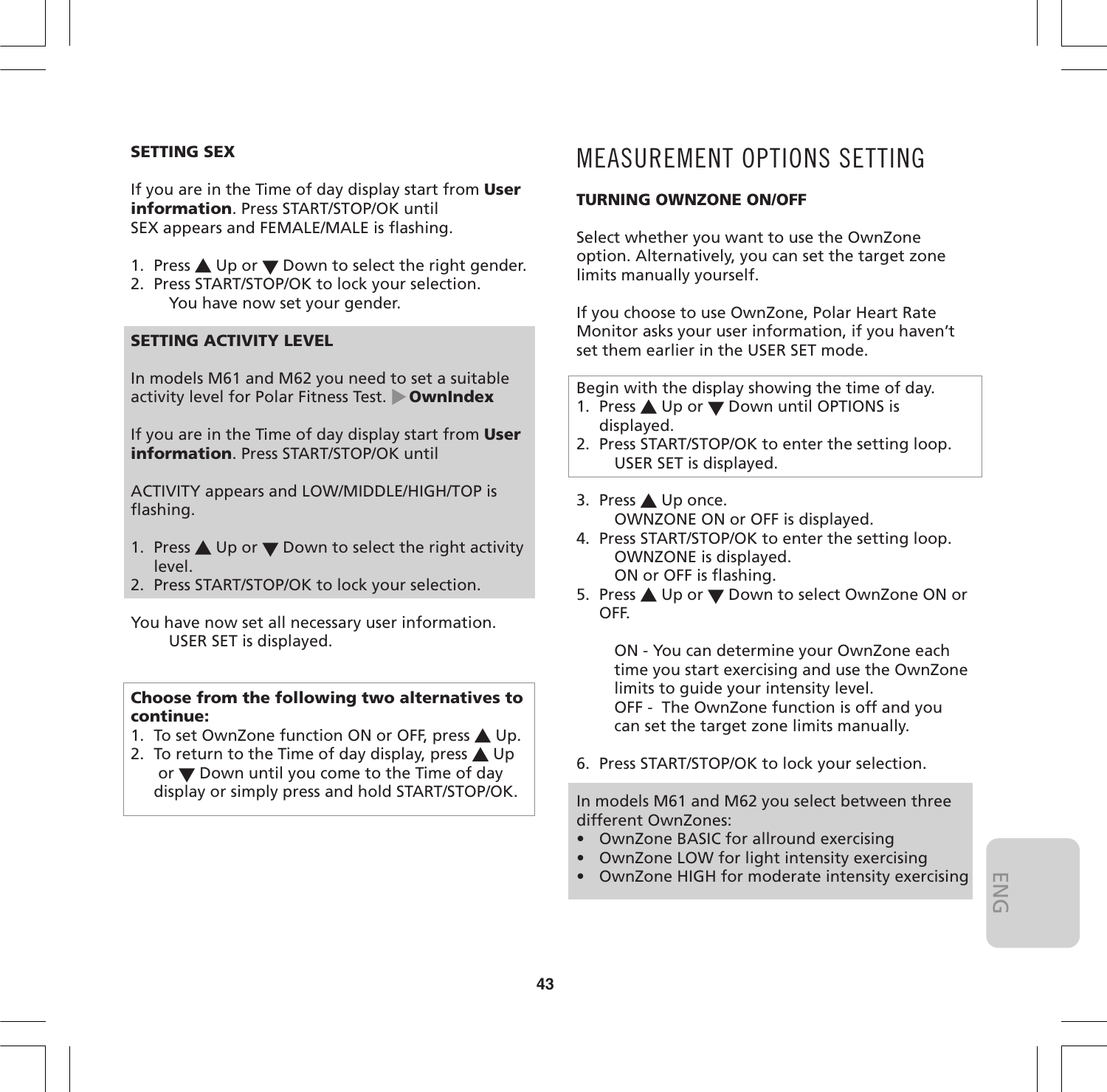- 3. Press ▲ Up once. OWNZONE OFF or BASIC or LOW or HIGH is displayed.
- 4. Press START/STOP/OK to enter the setting loop. OWNZONE is displayed. OFF or BASIC or LOW or HIGH is flashing.
- 5. Press ▲ Up or ▼ Down to select a suitable OwnZone for your exercise or OwnZone OFF.
- 6. Press START/STOP/OK to lock your selection.

#### **Choose from the following alternatives to continue:**

- 1. If you selected OwnZone OFF continue directly from **Setting heart rate limits manually**.
- or 2. If you selected OwnZone ON continue from **Turning the OwnCal calorie counter ON/OFF** by pressing **A** Up once. or
- 3. Return to the Time of day display by pressing and holding START/STOP/OK.

### **SETTING HEART RATE LIMITS MANUALLY**

If you choose not to use the OwnZone function, you may manually enter a target zone. When you start the manual target zone settings for the first time:

- Polar Heart Rate Monitor automatically calculates you heart rate limits based on age, if you have set your user information.
- If you haven't done the user settings, default settings 80/ 160 are shown on the display.

You can start exercising with these limits right away.

Begin with the display showing the time of day.

- 1. Press  $\triangle$  Up or  $\overline{\triangledown}$  Down until you enter the Options mode.
- 2. Press START/STOP/OK to enter the setting loop. USER SET is displayed.
- 3. Press ▲ Up once. OWNZONE OFF is displayed.
- 4. Press START/STOP/OK to enter the setting loop. OWNZONE is displayed. OFF is flashing.
- 5. Press START/STOP/OK to lock OwnZone OFF.

LIMITS is displayed. The upper limit is flashing.

- 6. Press  $\triangle$  Up or  $\nabla$  Down to adjust the value.
- 

The digits run faster if you press and hold the  $\triangle$  Up or  $\nabla$  Down button. Release the button at the desired value.

- 7. Press START/STOP/OK to lock your selection. The lower limit reading starts to flash.
- 8. Press  $\triangle$  Up or  $\nabla$  Down to adjust the correct value.
- 9. Press START/STOP/OK to lock your selection. OWNZONE OFF is displayed.
- The highest possible value for the upper limit is 240 and the lowest possible value for the lower limit is 30. The lower limit cannot be set above the upper limit.

### **Choose from the following two alternatives to continue:**

- 1. To continue setting the OwnCal function ON or OFF, press  $\triangle$  Up.
- 2. To return to the Time of day display, press  $\triangle$  Up or Down until you come to the Time of day display or simply press and hold START/STOP/OK.

### **TURNING THE OWNCAL CALORIE COUNTER ON/OFF**

Begin with the display showing the time of day.

- 1. Press ▲ Up or Down until OPTIONS is displayed.
- 2. Press START/STOP/OK to enter the setting loop. USER SET is displayed.
- 3. Press  $\triangle$  Up or  $\nabla$  Down until OWNCAL is displayed.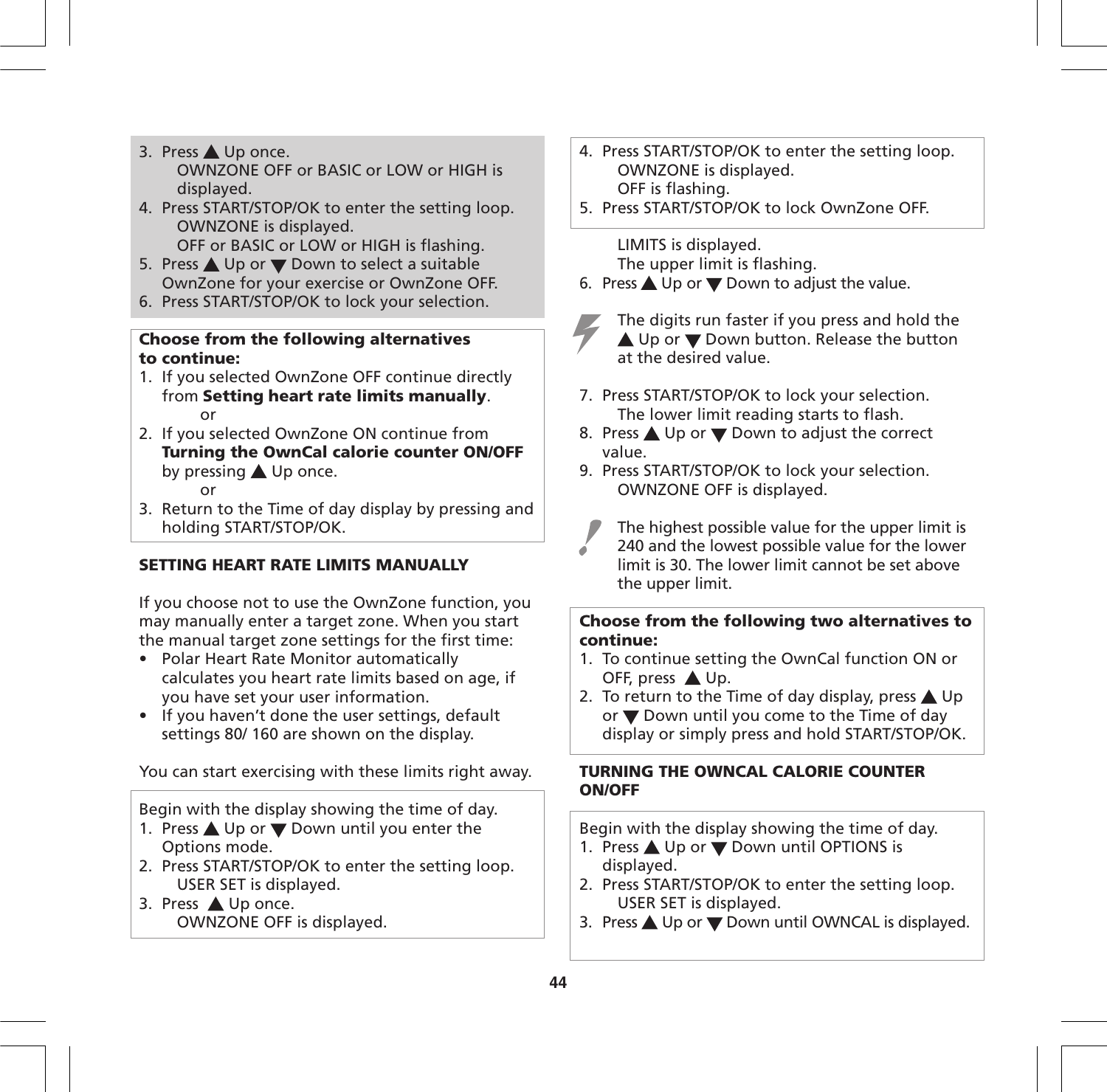OWNCAL ON or OFF is displayed.

- 4. Press START/STOP/OK to enter the setting loop. OWNCAL is displayed. ON or OFF is flashing.
- 5. Press ▲ Up or ▼ Down to select whether you want the calorie expenditure count to be ON or OFF.
- 6. Press START/STOP/OK to lock your selection.

#### **Choose from the following two alternatives to continue:**

- 1. To continue settings, press  $\triangle$  Up.
- 2. To return to the Time of day display, press  $\triangle$  Up or  $\nabla$  Down until you come to the Time of day display or simply press and hold START/STOP/OK.

The OwnCal calorie calculation starts when your heart rate reaches 100 bpm. The higher the heart rate, the faster the energy expenditure accumulation. Energy expenditure depends on body weight; the heavier the weight the higher the energy expenditure. Men's calorie expenditure is more intense than women's at the same heart rate.

The energy expenditure measurement with Polar Heart Rate Monitor is most accurate in continuous activities such as walking, cycling and jogging. Polar Heart Rate Monitor shows the energy expenditure in kilocalories (kcal). 1 kilocalorie (kcal or Calorie) = 1000 calories (cal).

When you expend calories, your body actually uses fat and carbohydrates as energy resources. The amount of fat from the total calorie expenditure varies between 10% - 60%. The rest (40% - 90%) is mostly carbohydrates.

The lower the heart rate, the bigger the fat percentage is of the total energy expenditure. If you want to control weight by exercising, it is recommended to aim at as big a fat percentage of total energy expenditure as possible. Exercise at the lower limit of your OwnZone.

In models M61 and M62, exercise with OwnZone Low.

### **TURNING POLAR FITNESS TEST ON/OFF**

In models M61 and M62 you have the Polar Fitness Test function.

Begin with the display showing the time of day.

- 1. Press ▲ Up or ▼ Down until OPTIONS is displayed.
- 2. Press START/STOP/OK to enter the setting loop. USER SET is displayed.
- 3. Press ▲ Up or ▼ Down until FIT. TEST is displayed.

FIT. TEST ON or OFF is displayed.

- 4. Press START/STOP/OK to enter the setting loop. FIT. TEST is displayed. ON or OFF is flashing.
- 5. Press ▲ Up or ▼ Down to select whether you want the Polar Fitness Test to be ON or OFF.
- 6. Press START/STOP/OK to lock your selection.

If you select Polar Fitness Test ON, the Fitness test mode appears in the main mode loop. The Polar Fitness Test is carried out in the Fitness test mode.

#### **Choose from the following two alternatives to continue:**

- 1. To continue settings, press  $\triangle$  Up
- 2. To return to the Time of day display, press  $\triangle$  Up or  $\nabla$  Down until you come to the Time of day display or simply press and hold START/STOP/OK.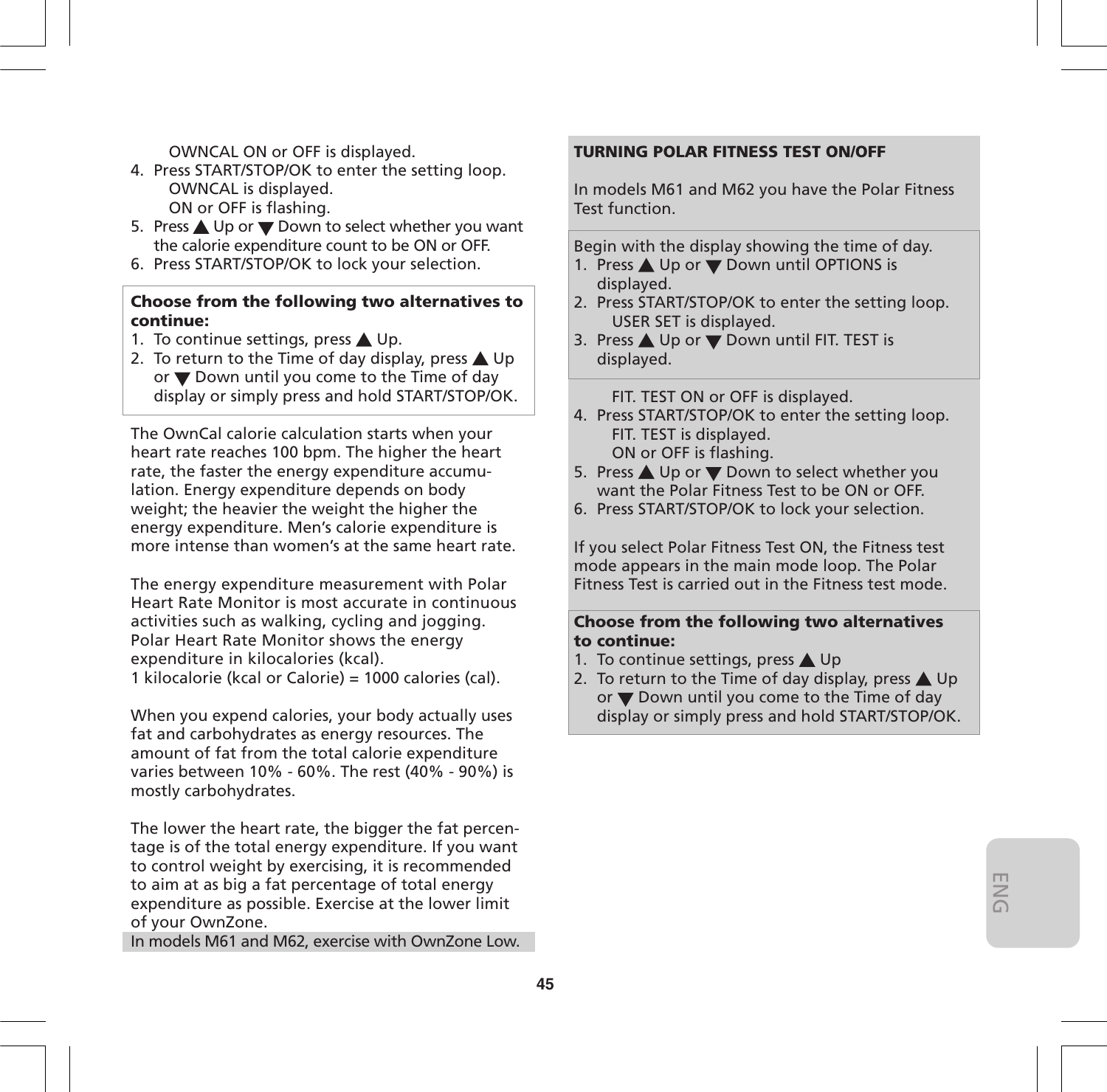### SETTING THE WATCH

### **SETTING THE 12/24 H TIME MODE**

- 1. In the Time of day display press  $\triangle$  Up or Down until OPTIONS is displayed.
- 2. Press START/STOP/OK to enter the Options mode. USER SET is displayed.
- 3. Press ▲ Up or ▼ Down until WATCH SET is displayed.
- 4. Press START/STOP/OK to start the watch settings. ALARM is displayed.
	- ON or OFF is flashing.
- 5. Press START/STOP/OK until TIME and the time of day is displayed.
	- 12h or 24h is flashing.
- 6. Press Up or Down to select 12h or 24h mode.
- 7. Press START/STOP/OK to lock your selection.
- 8. Press and hold START/STOP/OK to return to the Time of day display.

Quick enter to the Watch setting loop: In the Time of day display press and hold  $\Rightarrow$   $\bullet$  / $\bullet$ ) the button for a couple of seconds.

If you want to skip some parts and go directly to set a particular watch function, press START/ STOP/OK until the desired watch function is displayed.



The digits run faster if you press and hold the ▲ Up or ▼ Down. Release the button at the desired value.

### **SETTING THE ALARM**

- 1. In the Time of day display press  $\triangle$  Up or **V** Down until OPTIONS is displayed.
- 2. Press START/STOP/OK to enter the Options mode. USER SET is displayed.
- 3. Press ▲ Up or ▼ Down until WATCH SET is displayed.
- 4. Press START/STOP/OK to start the watch settings. ALARM is displayed. ON or OFF is flashing.
- 5. Press ▲ Up or ▼ Down to set the alarm ON or OFF.

When the alarm is turned on  $\bullet$ )) appears on the display.

- 6. Press START/STOP/OK to lock your selection. If you have 12h time mode, AM or PM starts to flash.
- 7. Press ▲ Up or ▼ Down to select AM or PM.
- 8. Press START/STOP/OK to lock your selection. The hours start to flash.
- 9. Press  $\triangle$  Up or  $\nabla$  Down to adjust the desired hour.
- 10.Press START/STOP/OK to lock your selection. The minutes start to flash.
- 11. Press  $\triangle$  Up or  $\nabla$  Down to adjust the desired minutes.

12.Press START/STOP/OK to lock your selection.

**Choose from the following two alternatives to continue:**

- 1. To set the time of day continue in chapter **Setting the time of day**.
- 2. To return to the Time of day display, press and hold START/STOP/OK.

When the alarm comes on, it will sound for one minute or you can turn it off by pressing any of the four buttons.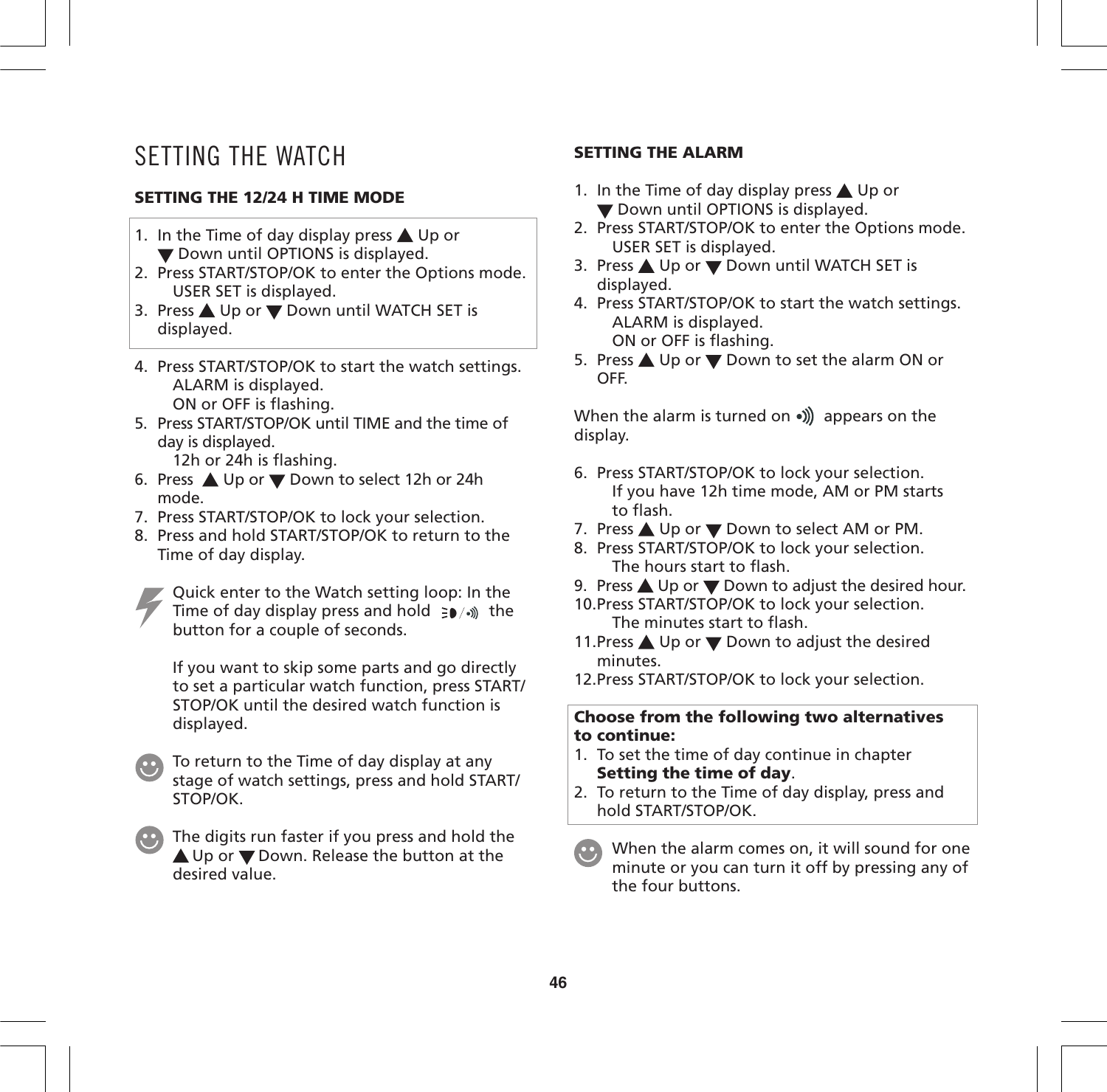### **SETTING THE TIME OF DAY**

- 1. In the Time of day display press  $\triangle$  Up or  $\nabla$  Down until OPTIONS is displayed.
- 2. Press START/STOP/OK to enter the Options mode. USER SET is displayed.
- 3. Press ▲ Up or ▼ Down until WATCH SET is displayed.
- 4. Press START/STOP/OK to start the watch settings. ALARM is displayed. ON or OFF is flashing.
- 5. Press START/STOP/OK until TIME and the time of day are displayed.

 TIME and the time of day are displayed. 12h or 24h is flashing.

- 6. Press ▲ Up or ▼ Down to select 12h or 24h mode.
- 7. Press START/STOP/OK to lock your selection. If you chose 12h time mode, TIME AM or TIME PM is displayed.
- 8. Press ▲ Up or ▼ Down to select AM or PM.
- 9. Press START/STOP/OK to lock your selection. The hours start to flash.
- 10. Press  $\triangle$  Up or  $\nabla$  Down to adjust the desired hour.
- 11.Press START/STOP/OK to lock your selection. The minutes start to flash.
- 12. Press ▲ Up or ▼ Down to adjust the desired minutes.

The seconds go to zero.

13.Press START/STOP/OK to lock your selection. The seconds start running.

#### **Choose from the following two alternatives to continue:**

- 1. To set the date continue in chapter **Setting the date**.
- 2. To return to the Time of day display, press and hold START/STOP/OK.

### **SETTING THE DATE**

- 1. In the Time of day display press  $\triangle$  Up or **Down until OPTIONS is displayed.**
- 2. Press START/STOP/OK to enter the Options mode. USER SET is displayed.
- 3. Press ▲ Up or ▼ Down until WATCH SET is displayed.
- 4. Press START/STOP/OK to start the watch settings. ALARM is displayed. ON or OFF is flashing.
- 5. Press START/STOP/OK until DAY or MONTH is displayed.



The date is displayed differently depending on which time mode (12h or 24h) has been chosen.

| 24h time mode:     | 12h time mode:    |
|--------------------|-------------------|
| DAY – MONTH – YEAR | MONTH - DAY -YEAR |

- 6. Press  $\triangle$  Up or  $\nabla$  Down to adjust the desired value for the day/ month.
- 7. Press START/STOP/OK to lock your selection. MONTH or DAY is displayed. The middle digits start to flash.
- 8. Press  $\triangle$  Up or  $\nabla$  Down to adjust the desired value for the month/ day.
- 9. Press START/STOP/OK to lock your selection. YEAR is displayed. The digits for the year start to flash.
- 10. Press  $\triangle$  Up or  $\nabla$  Down to adjust the desired value for the year.
- 11.Press START/STOP/OK to lock your selection. WATCH SET is displayed.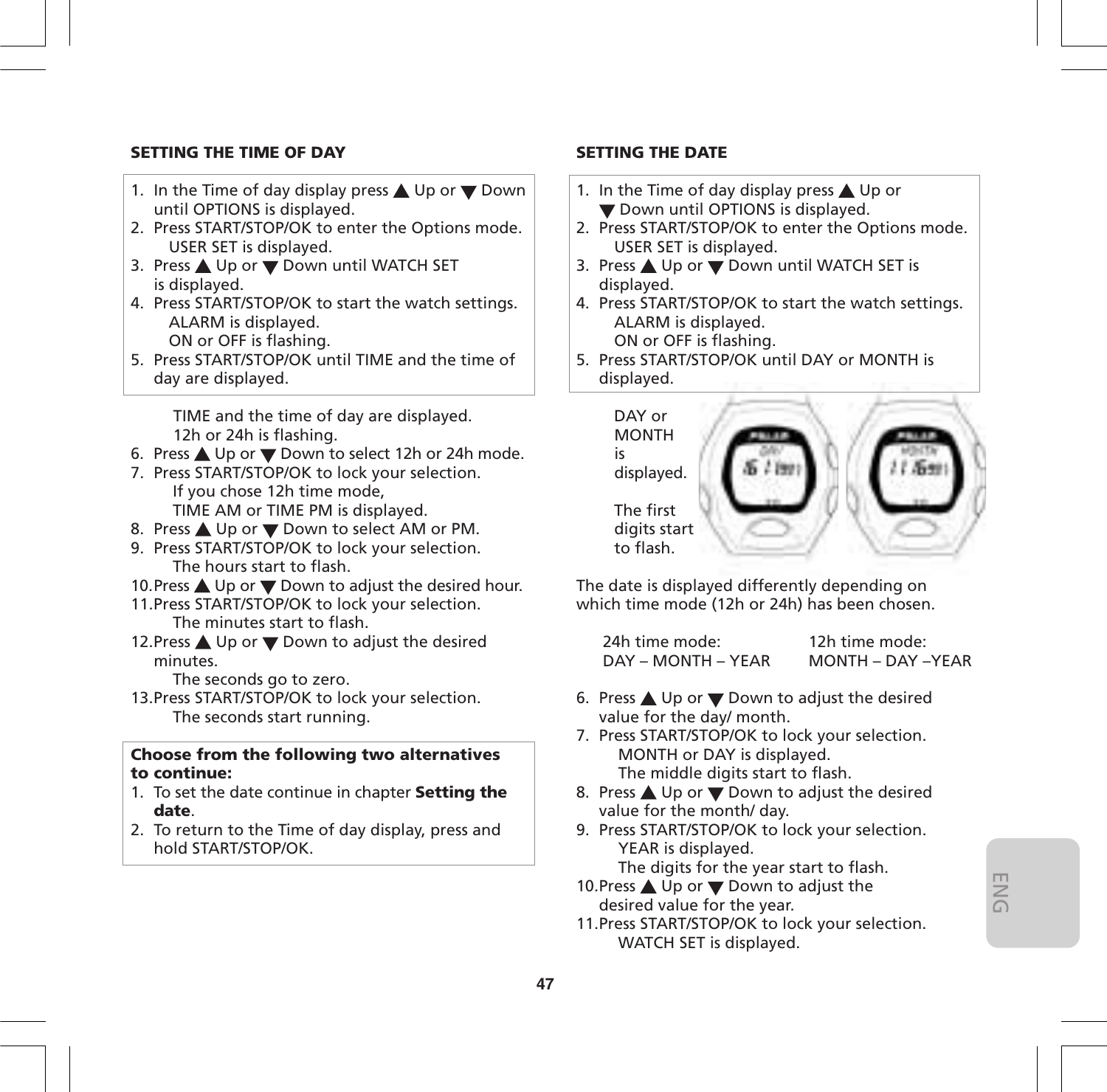**RATE MEASUREMENT Choose from the following two alternatives to continue:**

- 1. Press START/STOP/OK to continue from the alarm setting.
- 2. To return to the Time of day display, press  $\triangle$  Up or  $\nabla$  Down until you come to the Time of day display or simply press and hold START/STOP/OK.

# **START THE HEART**

- 1. Wear the transmitter and the wrist receiver as described in the chapter **How the Polar Heart Rate Monitor works**.
- 2. To make sure that the code search will be successful:
	- Keep the wrist receiver within 1 meter/ 3 feet of your transmitter.
	- Check that you are not near to other people with heart rate monitors, high voltage power lines, televisions, mobile phones, cars, exercise equipment etc.
- 3. Begin with display showing time of day.
- 4. Press START/STOP/OK.
	- MEASURE appears in the display. A heart shaped frame appears. The wrist receiver starts searching for heart rate transmission for max. 15 seconds.



Heart rate measurement commences and the heart symbol inside the frame starts flashing. Your heart rate reading (in beats per minute) appears in the display.

If the code search was not successful, the frame around the heart symbol will disappear after 15 seconds. Go back to step 2 to repeat the code search.

If you still do not succeed in code searching, but your heart rate is displayed and the heart symbol without a frame is flashing, you can start exercising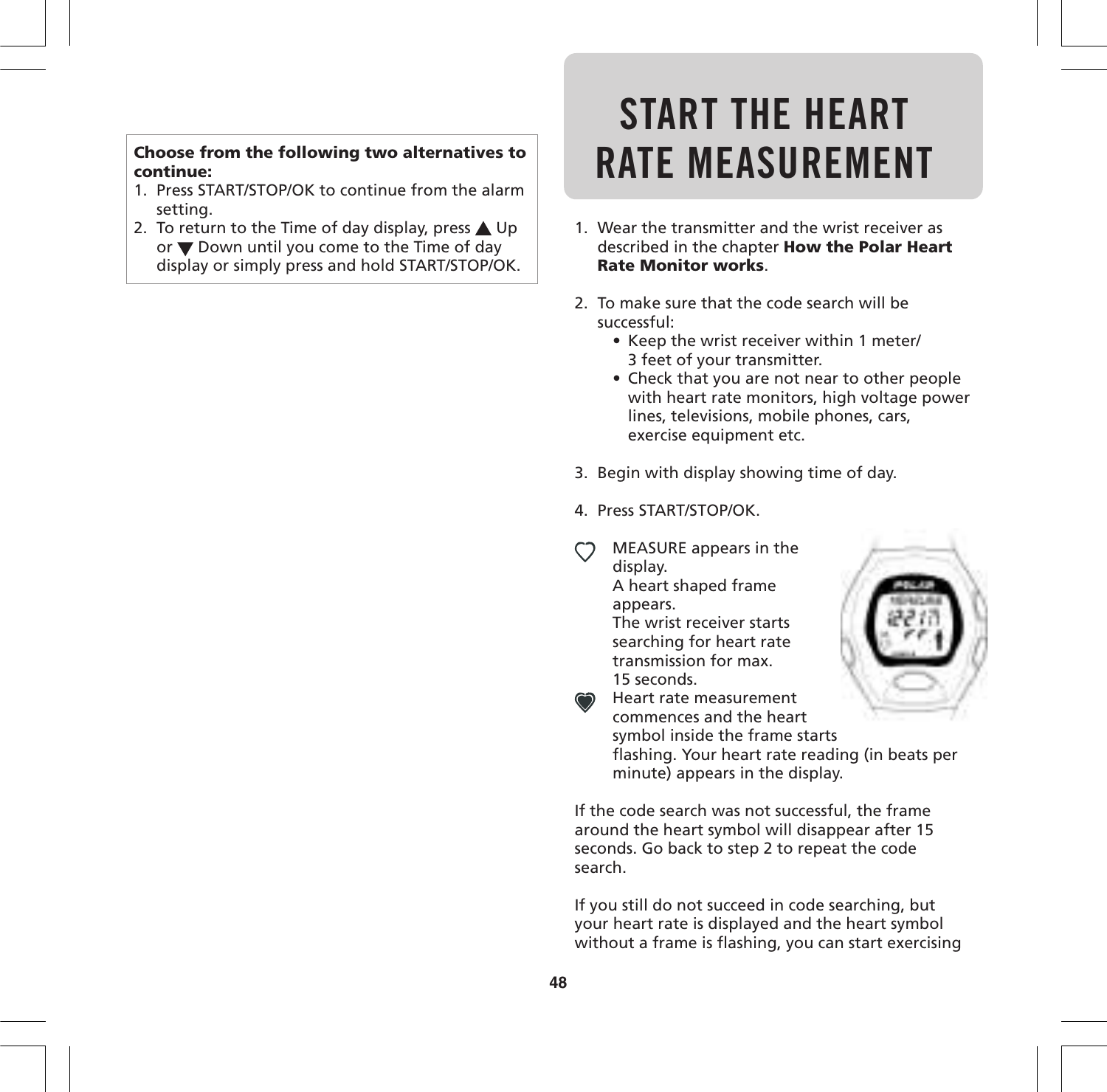but your wrist receiver may become disturbed by other heart rate monitors.

In models M61 and M62 check that your personal user id is active (USER 1 or USER 2). You can change the user before starting the stopwatch by pressing and holding  $\triangle$  Up. To be able to swap the user you need to set preferences for two users.

5. Start the stopwatch by pressing START/STOP/OK.

Stopwatch starts running. Automatic recording begins. If you set OwnZone on:  $OZ \not\models \_\_\_\_\_\_\_\_\_\_\_\_\_\_\$  appears in the display and OwnZone determination begins. If you set heart rate limits manually: EXERCISE appears in the displa



6. You can now start warmup with your Polar Heart Rate Monitor.

**Quick start**: In the Time of day display, press and hold START/STOP/OK for a couple of seconds.

To stop the heart rate measurement: Press START/STOP/OK to stop the stopwatch. If you want to QUIT the heart rate measurement mode, press ▲ Up or ▼ Down to enter the Time of day display.

## **OWNZONE**

Polar Heart Rate Monitor is able to determine the individual training heart rate zone for you. This exercise zone is called your OwnZone (OZ).

For most adults, OwnZone corresponds to 65-85 % of the maximum heart rate. OwnZone is suitable for cardiovascular training either for health-related or fitness improvement purposes.

OwnZone works well for those whose goal is weight control via physical activity and exercise, because the OwnZone corresponds to intensity from "light to moderate" to "moderate". Exercise of this intensity level can be conducted even for extended periods safely and often yields the best results for weight loss.

The OwnZone can be found during a warmup period of an exercise session lasting 1-5 minutes.

### HOW TO DETERMINE YOUR OWNZONE

OwnZone is easily determined by walking and jogging as instructed below. However, you are able to find your OwnZone with other exercise modes as well, e.g. exercising with a stationary bike. The principle is that you start exercising very slowly with light intensity and gradually increase your heart rate.

- 1. Check that you have set your personal user information correctly.
- 2. Because OwnZone determination needs every heart beat to be picked up properly, make sure that the transmitter belt is tight enough and the electrodes well moistened.
- 3. Check that you have set the OwnZone function on.
- 4. Start the heart rate measurement as described earlier.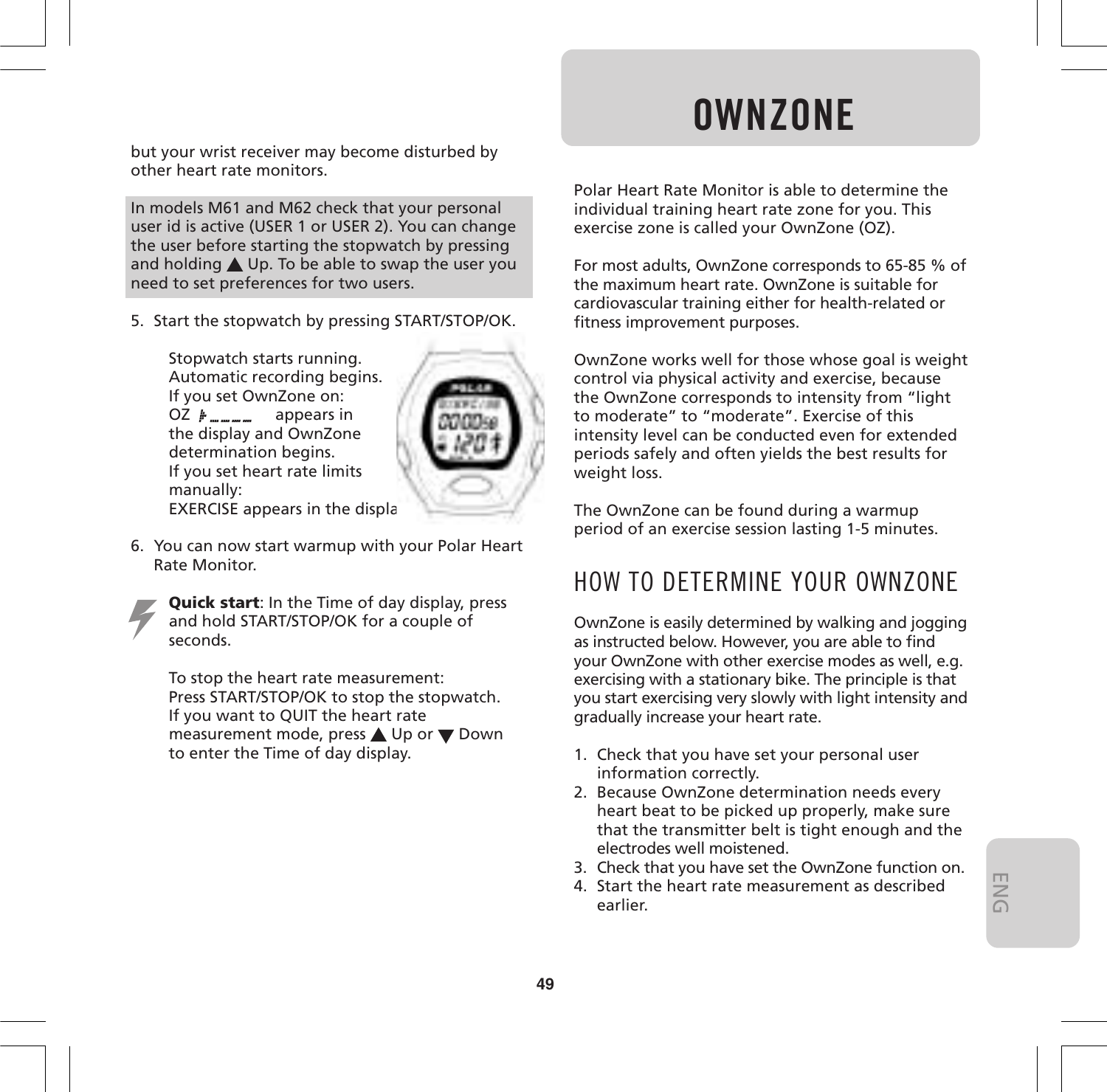- 5. Start the stopwatch. OZ  $#$ <sub>*m*-*m*-*m*</sub> appears in the display. Stopwatch starts running.
- 6. There are five stages in finding your OwnZone. OwnZone appears typically on the 3<sup>rd</sup> or 4<sup>th</sup> stage (in 3-4 minutes). Keep your heart rate below 100 bpm during the first stage. After each stage you should increase your heart rate 10-20 bpm. The display shows which stage you are in:

Walking at very slow pace for 1 min.  $+ + -$ Walking at brisk pace for 1 min.  $* * * ...$ Walking at very brisk pace for 1 min.  $1.1.1.1$ Jogging at slow pace for 1 min.  $h h h h h$ Running for 1 min.

7. At some point during the stages 1 – 5 you hear two beeps. This indicates that Polar Heart Rate Monitor has determined your exercising limits and you can continue your exercising.

The determined heart rate limits are displayed for a few seconds. EXERCISE appears in the display.



You can recall the limits onto the display by bringing the receiver close to the transmitter.

You can turn the OwnZone timing signals off by pressing and holding  $\geq 0$  /•) for two seconds before starting the OwnZone determination.

#### **Reset the stopwatch:**

If needed you can reset the stopwatch to zero and restart OwnZone determination:

- 1. Stop the OwnZone determination by pressing START/STOP/OK. Heart rate limits for your previously determined OwnZone appear on the display.
- 2. Stop the stopwatch by pressing START/STOP/OK. QUIT? appears in the display.

3. To reset the stopwatch press and hold  $\nabla$  Down. The stopwatch will start blinking and RESET? text appears in the display.

To reset the stopwatch keep pressing  $\nabla$  Down.

4. To restart the stopwatch press START/STOP/OK.

### OWNZONE METHODS

Polar Heart Rate Monitor uses multiple methods for determining your OwnZone. The primary method is based on measuring and analysing the heart rate variability during graded exercise (OZ.V).

If your heart rate exceeds the safety limit during the determination, Polar Heart Rate Monitor picks up your latest OwnZone definition based on heart rate variability (OZ.L). Alternatively, if there is no previous determination in memory, OwnZone limits, which are based on your age predicted maximum heart rate (OZ.A), will be used. These methods ensure that the safest possible exercise zone is determined for you.

The method used in defining the OwnZone is indicated after the two beeps as follows:

1. OZ.V (OwnZone Variability) and the currently determined OwnZone limits appear on the illuminated display.

2. OZ.L (OwnZone Latest) and your previously determined OwnZone limits appear on the illuminated display.

3. OZ.A (OwnZone Age) and your age-predicted heart rate limits appear on the illuminated display.

In models M61 and M62 you will also see which OwnZone level you have selected to use: BASIC (OwnZone Basic for allround exercising) HIGH (OwnZone High for exercising at moderate intensity)

LOW (OwnZone Low for exercising at light to moderate intensity)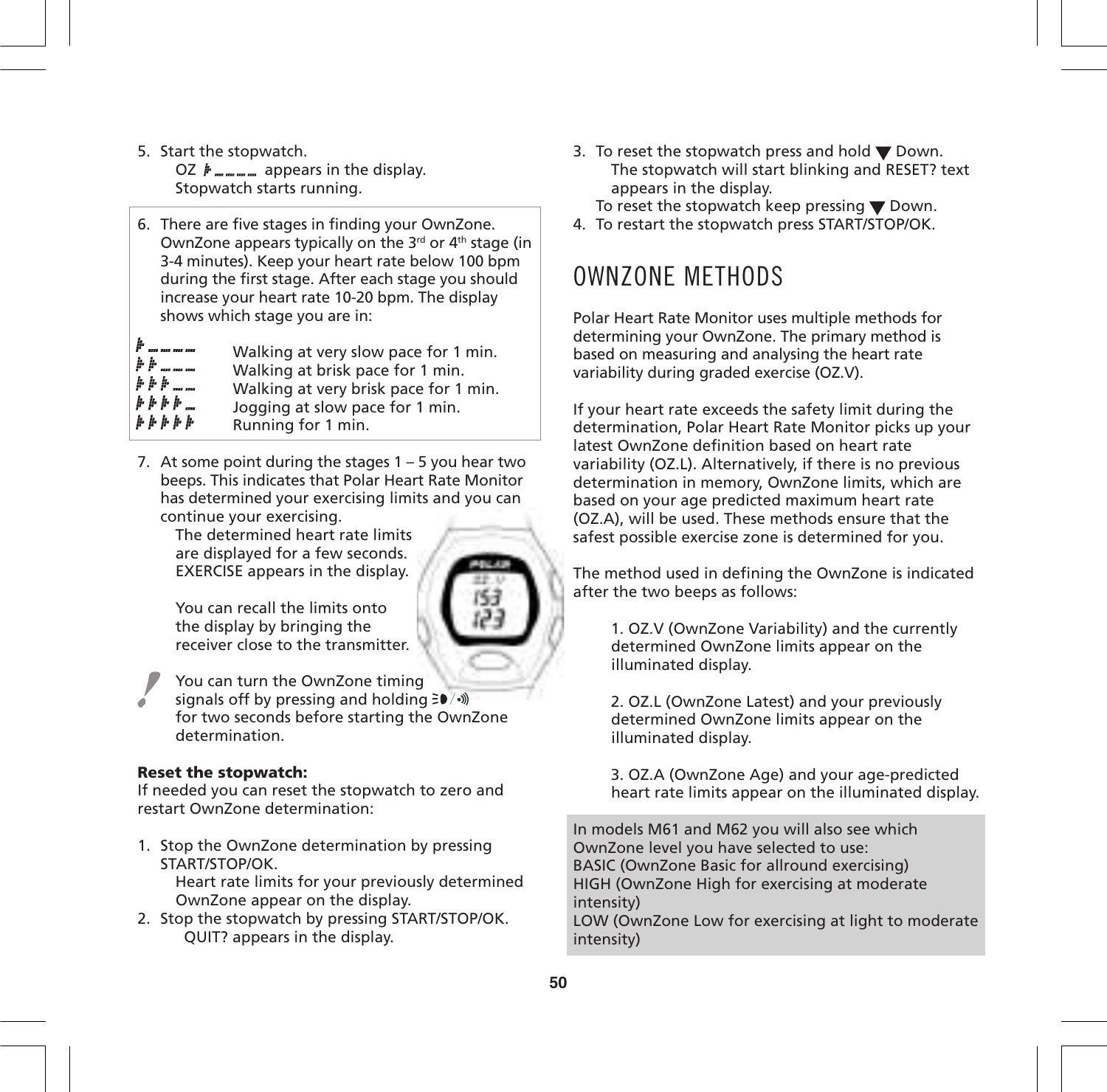### HOW TO USE PREVIOUSLY DETERMINED OWNZONE

Every time you start the stopwatch and have the OwnZone option on, the Polar Heart Rate Monitor starts finding your OwnZone. You can determine your OwnZone for every exercise session separately. At least it should always be performed when changing exercise environment, exercise mode or if you have abnormal feelings about your physiological state when starting the exercise.

However, you can choose to exercise with the latest OwnZone limits in case you are not willing to start the process of redefining your OwnZone.

1. Start the heart rate measurement and stopwatch as usual.

OZ  $#$ <sub>mmmm</sub> appears on the display.

2. Press START/STOP/OK. Polar Heart Rate Monitor starts using your latest determined OwnZone. OZ.L and the values for your previously determined OwnZone appear momentarily on the illuminated display.

In case there is no previously determined OwnZone in memory, Polar Heart Rate Monitor starts using your age predicted exercising limits.

OZ.A and your age-predicted heart rate limits appear on the illuminated display.

## **FUNCTIONS DURING HEART RATE MEASUREMENT**



### SEE YOUR HEART RATE

You can see your heart rate in beats per minute. A flashing heart symbol indicates an ongoing heart rate measurement. The inner heart symbol flashes at the pace of your heart. The outline indicates that the heart rate reception is coded.

If there is - - reading on the display, there has not been heart rate reception for at least 5 minutes. Bring the wrist receiver up to your chest near the transmitter's Polar logo. The receiver starts looking for the heart rate again.

### ILLUMINATE THE DISPLAY

#### Press ∋<sup>0</sup>/•))

Backlight is activated for a few seconds.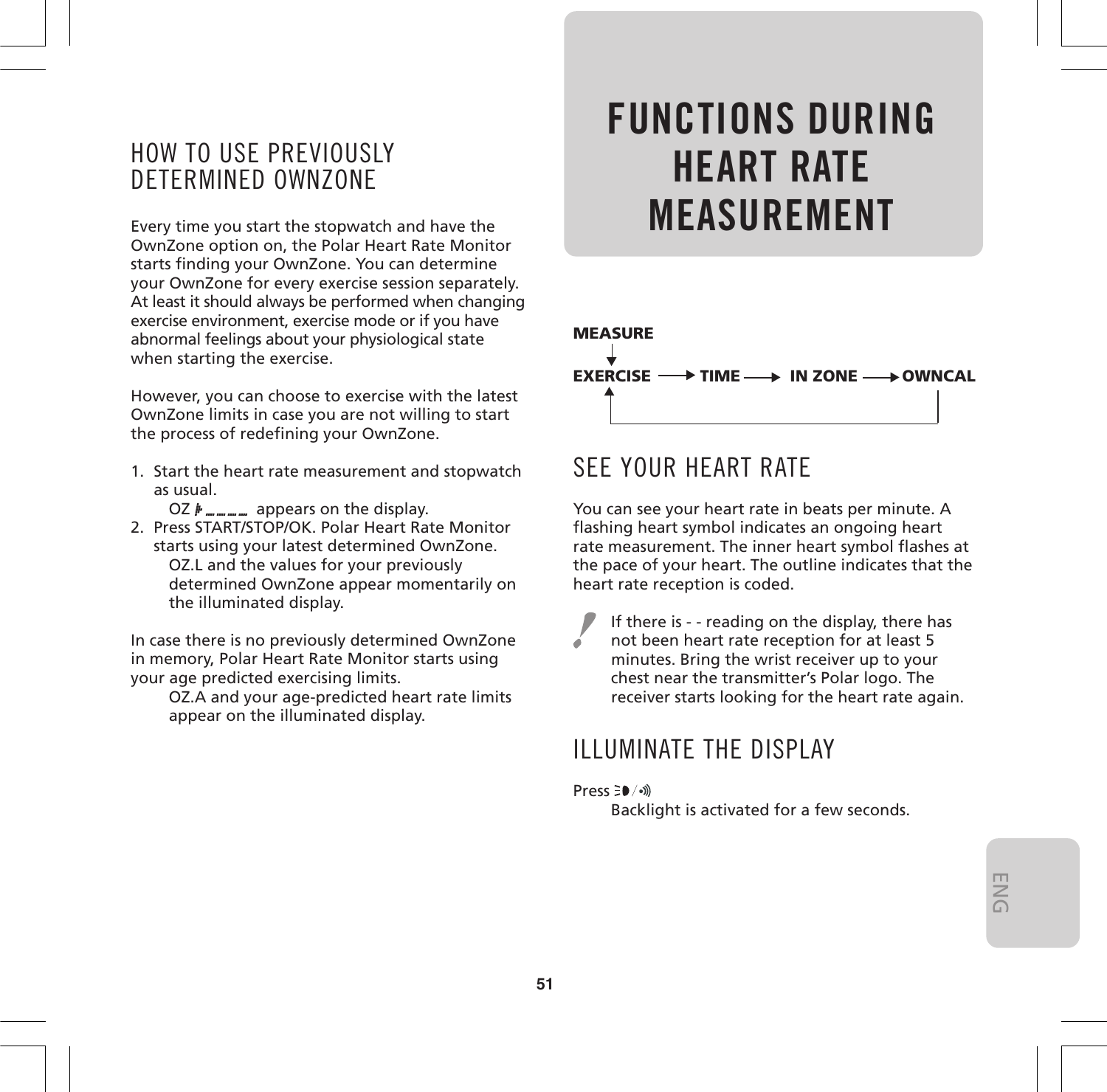### TURN THE SOUND SIGNAL AND THE BUTTON SOUND ON/OFF

When  $\bullet$ ) appears in the display, you will hear an alarm sound with each heart beat if you go above the upper limit or below the lower limit of your Target Zone. You will hear a beep when pressing the buttons. The sound signal will be on in OwnZone determination.

In models M61 and M62 the sound signal will also alarm you at the end of the Fitness test.

Press and hold  $\geq 0$  (a) for 2 seconds to turn the sound signal and the button sound on and off.

- •)) Sound signal is on.
- A flashing heart rate reading also informs you of being outside your target zone.

The sound signal setting is saved i.e. the next time you start heart rate measurement the previous setting will be used.

### SWAP THE USER

In models M61 and M62 you can swap the user in the beginning of an exercise when the stopwatch is not running yet.

To be able to swap the user you need to set preferences for two users.

Press and hold **A** Up **E** or  $\frac{1}{2}$  is displayed to indicate which one of the user settings are activated.

The following exercise will be recorded in the selected user's file.

### START/STOP THE STOPWATCH

Press START/STOP/OK to start/stop the stopwatch.

#### **Exercise information will be stored in an exercise file only when the stopwatch is running.**

You can pause the stopwatch by pressing START/ STOP/OK. Repressing it will restart the stopwatch and the above calculations.

#### **To reset the stopwatch to zero:**

- 1. Stop the stopwatch.
- 2. Press and hold  $\nabla$  Down.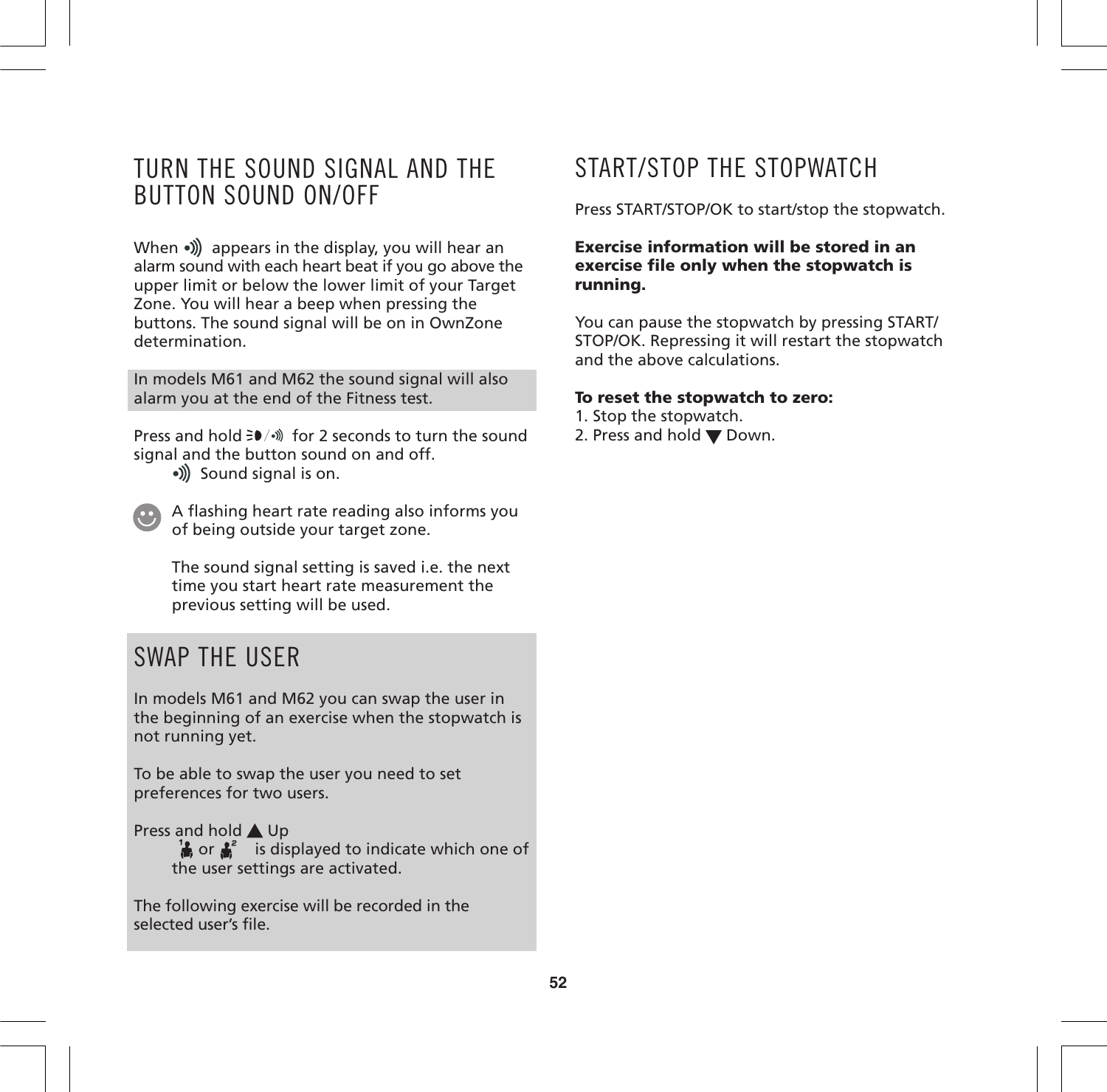### CHECK EXERCISE INFORMATION

When the stopwatch is running press  $\triangle$  Up or  $\blacktriangledown$  Down to see the following information during the exercise:



 **Time of day (TIME)**



**Time spent in target zone (IN ZONE)**

### CHECK YOUR HEART RATE LIMITS

While exercising you don't have to press any button to check the heart rate limits you are using. Just bring the wrist receiver up to your chest near the transmitter's Polar logo.

The current exercising zone values and backlight will be on for a few seconds.

### SEE YOUR PROGRESS BULLETS DURING EXERCISE

### ■ 一、一、一、

In models M31 and M32 a bullet appears for every 100 kcal energy expenditure.

In models M61 and M62 a bullet appears for every 10 minutes exercise in Target Zone.

### **Calorie expenditure (OWNCAL)**

The calorie counting feature must be set on to be able to see the OWNCAL display.





### **Stopwatch (EXERCISE)**

### SWAP THE HEART RATE LIMITS

In models M61 and M62 you can swap heart rate limits during the exercise while the stopwatch is running and you have set OwnZone on. You can select between OwnZone Basic, OwnZone High, OwnZone Low and manually set limits.

Press and hold  $\triangle$  Up or  $\nabla$  Down.

If you swap heart rate limits during exercise, the latest ones in use will be saved as measurement option settings and your next exercise will start with these limits.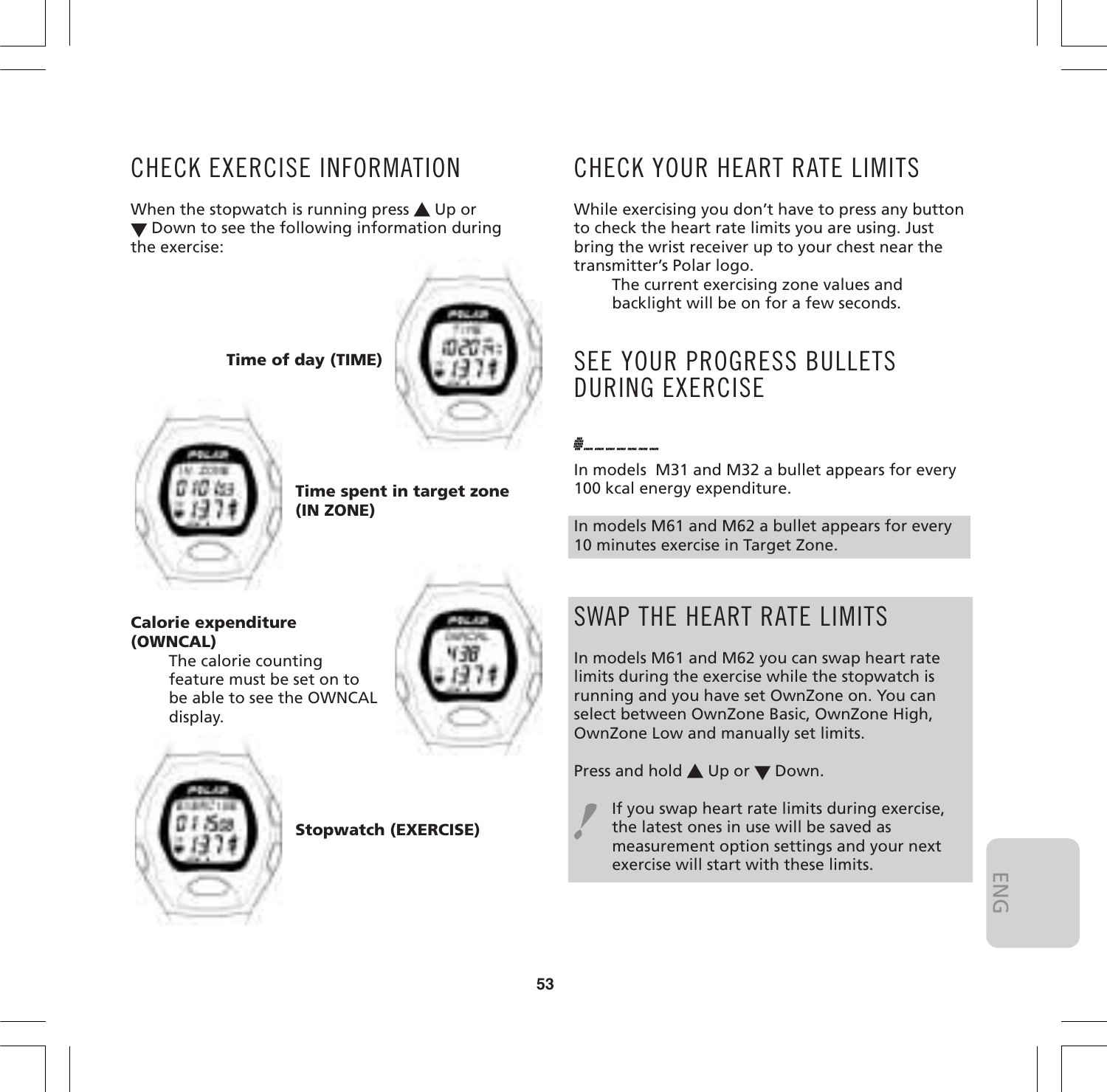## **STOP THE HEART RATE MEASUREMENT**

1. Press START/STOP/OK to stop the stopwatch. The stopwatch stops.

QUIT?  $\oint$  appears in the display.

Heart rate measurement without exercising limits or calorie calculation continues.

2. Press ▲ Up or ▼ Down to leave the Measure mode.

Heart rate measurement stops.

- If you press and hold  $\nabla$  Down for 1.5 seconds, the stopwatch will start blinking and RESET? á text appears in the display. You can restart the stopwatch by pressing START/STOP/OK. Or, if you want to reset the stopwatch keep pressing Down. The stopwatch will be reset and the current exercise information will be deleted.
- **CO** The Heart Rate Monitor receiver turns itself into Time of day mode within 5 minutes in case you forget to quit the heart rate measuring mode after having stopped the stopwatch and taken the transmitter off your chest.

## **RECALLING TRAINING INFORMATION**

Your latest training information is in the memory of the Polar Heart Rate Monitor until the next time you start the stopwatch. Then your previous training information will be replaced by the new one. Polar Heart Rate Monitor saves only one training file at a time. The training information is saved, if the stopwatch has been on more than one minute.

- 1. In the Time of day display, press  $\triangle$  Up or
	- ▼ Down until you enter the FILE mode. FILE is displayed.
- 2. Press START/STOP/OK to enter the training information recalling loop.
- 3. Press  $\triangle$  Up or  $\nabla$  Down to recall the training information.

### DATE

The date of your last exercise session.

### EXERCISE TIME (EXE. TIME)

The exercise time is the time which you have exercised with the stopwatch running.

### EXERCISE TIME IN THE TARGET ZONE (IN ZONE)

The exercise time, which you have spent within your OwnZone or your self-defined target zone.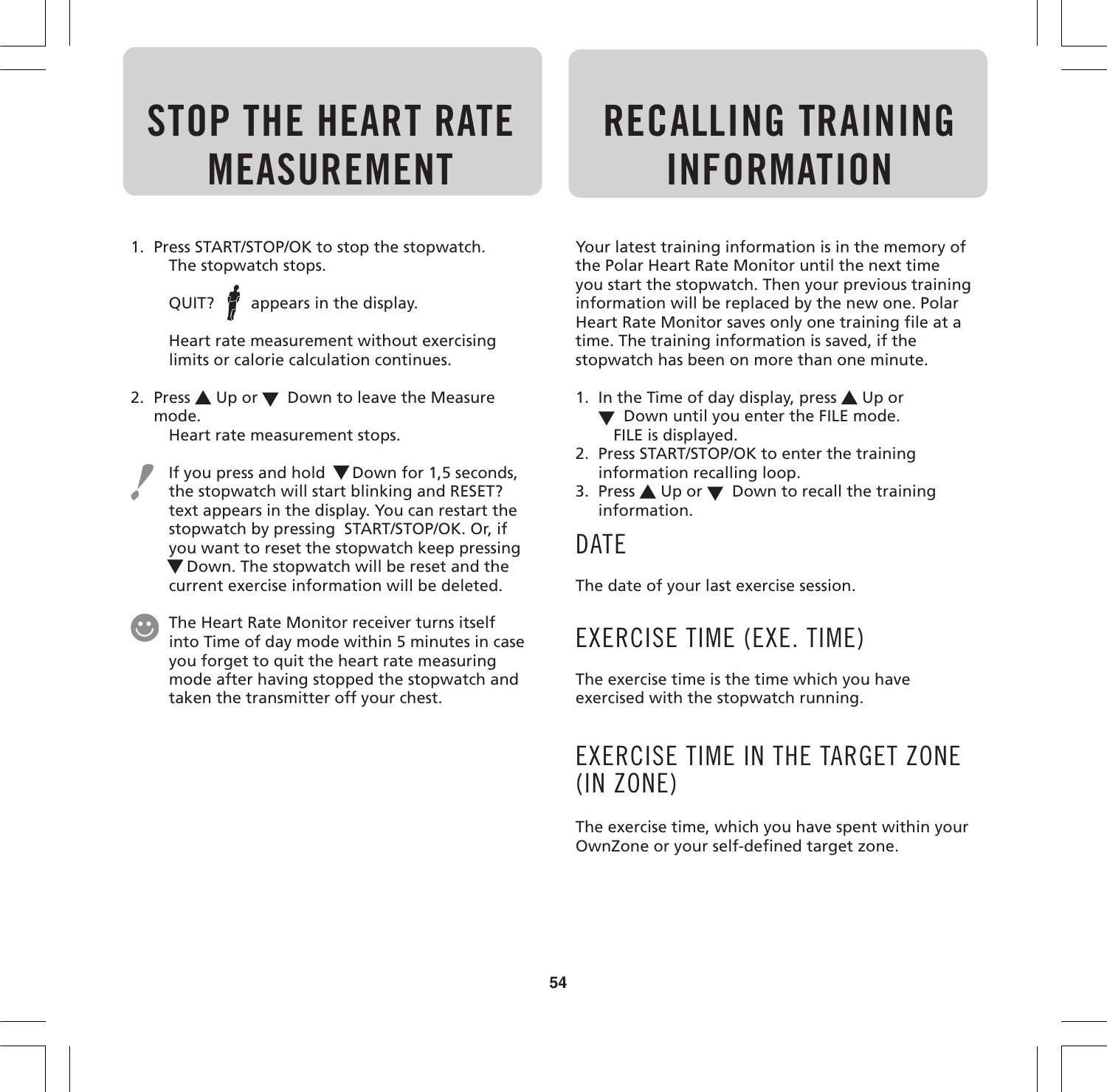### TARGET HEART RATE LIMITS (LIMITS)

You will see the target heart rate limits of your exercise.

### AVERAGE HEART RATE (AVERAGE Hr)

You will see the average heart rate of your exercise session.

### CALORIES EXPENDED DURING THE EXERCISE (KCAL / FAT)



You will see how many kilocalories you have expended during the exercise and the fat percentage of the total energy expenditure.

### TOTAL CALORIE COUNT (Tot. KCAL)

The total calorie counter is a function, which memorises information for more than one exercise session. You will have a count for cumulative calories expended during several exercise sessions. This function allows you to follow the calorie count as a gauge of effective exercise e.g. during one week.

### **You can subtract the total calorie amount**.

The kilocalories are subtracted by 10-kcal decrement.

- 1. Start with the display showing Tot. KCAL.
- 2. Press START/STOP/OK to enter the Tot. KCAL mode. The amount of total kilocalories starts flashing.
- 3. You can now subtract the calories by pressing **V** Down.
- 4. Press START/STOP/OK to lock the desired amount.



Once you have subtracted the Tot. KCAL value, you cannot return it.

This function is useful in weight management, if you want to follow the combined effects of exercise and nutrition.

#### **To reset the total calorie expenditure count to zero:**

- 1. Start with the display showing Tot. KCAL.
- 2. Press START/STOP/OK to enter the Tot. KCAL mode.

The amount of total calories starts flashing.

3. Press and hold  $\nabla$  Down for a couple of seconds. RESET starts to flash. 0 appears.

If you release the  $\nabla$  Down button, when RESET is flashing, the value is not reset.

### TOTAL EXERCISE TIME (Tot. TIME)

The cumulative exercise time counter is a function, which memorizes information for more than one exercise session. You will have a count for the cumulative time of several exercise sessions. This function can be used as a gauge of exercise time e.g. during one week.

#### **To reset the cumulative exercise time count to zero:**

- 1. Start with the display showing Tot. TIME.
- 2. Press START/STOP/OK to enter the Tot. TIME mode. The amount of cumulative exercise time starts flashing.
- 3. Press and hold  $\nabla$  Down for a couple of seconds. RESET starts to flash. 00:0000 appears.

If you release the  $\blacktriangledown$  Down button, when RESET is flashing, the value is not reset.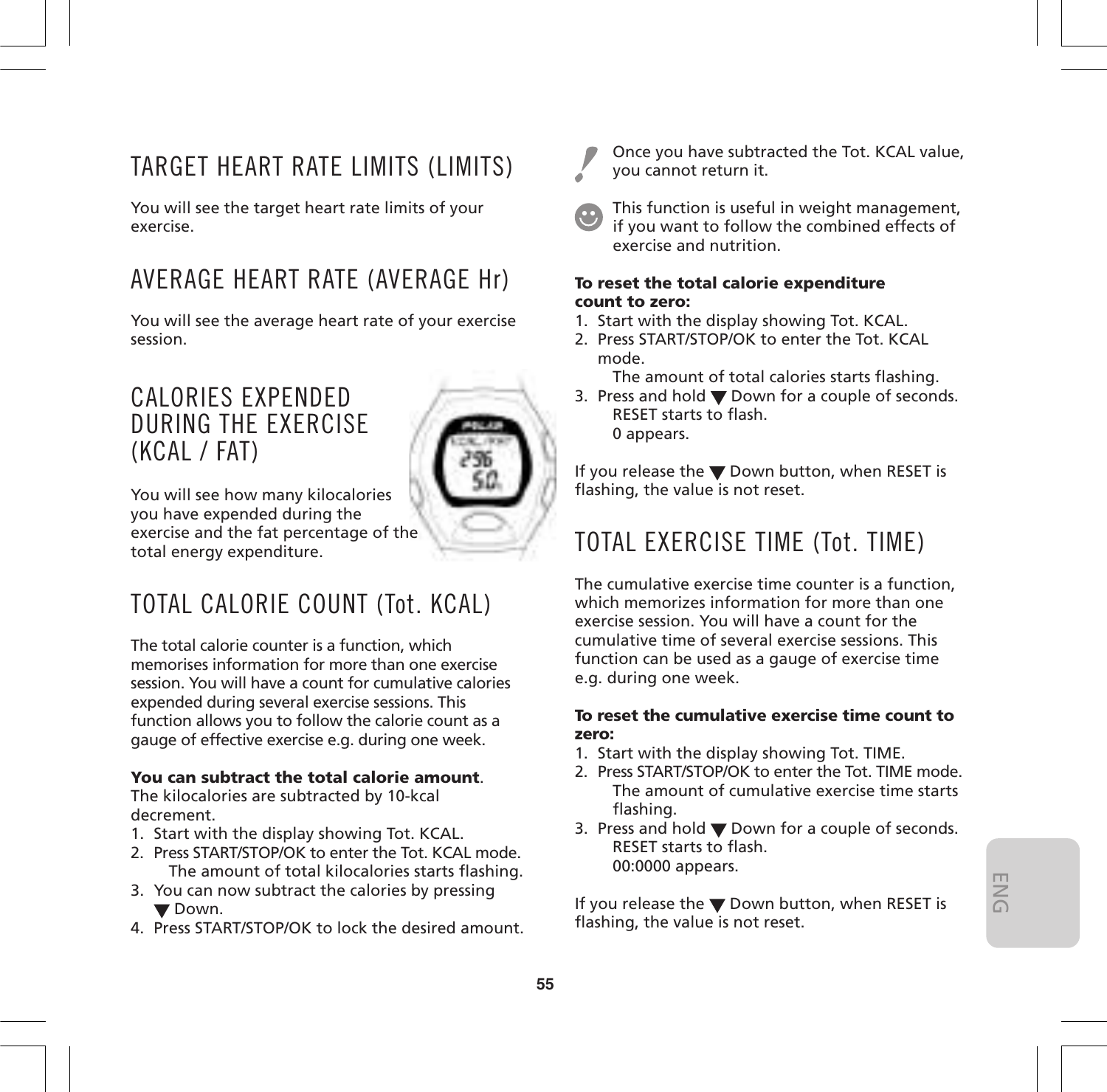### LATEST OWNINDEX

In models M61 and M62 you can see your OwnIndex based on your latest Polar Fitness Test and the date when it was carried out.

For more details about carrying out the Polar Fitness Test and interpreting the OwnIndex **OwnIndex**

## **OWNINDEX**

OwnIndex is a score which is comparable to  $VO_{2m}$ , a commonly used descriptor of aerobic fitness. OwnIndex is a result of the Polar Fitness Test, which is an easy, safe and quick way to estimate maximal aerobic power. The OwnIndex is based on heart rate, heart rate variability at rest, body structure and selfassessed physical activity.

Cardiovascular or aerobic fitness relates to how well your cardiovascular system works to transport oxygen to your body. The better the cardiovascular fitness, the stronger and more efficient your heart is.

Having good cardiovascular fitness has many health benefits. For example, it decreases your risk of cardiovascular diseases, stroke and high blood pressure.

If you want to improve your cardiovascular fitness, it takes a minimum of 6 weeks of regular training to see a noticeable change. Less fit individuals see progress even more rapidly and for more active individuals more time is needed.

Cardiovascular fitness is best improved by exercise types which use large muscle groups. Such activities include e.g. walking, jogging, swimming, rowing, skating, cross-country skiing and cycling.

To be able to follow your fitness progress start with measuring your OwnIndex a couple of times during the first two weeks to get a reliable baseline value. Thereafter repeat the test approximately once a month.

OwnIndex can be measured with Polar M61 and M62 Heart Rate Monitors. Polar Fitness Test is targeted to healthy adults.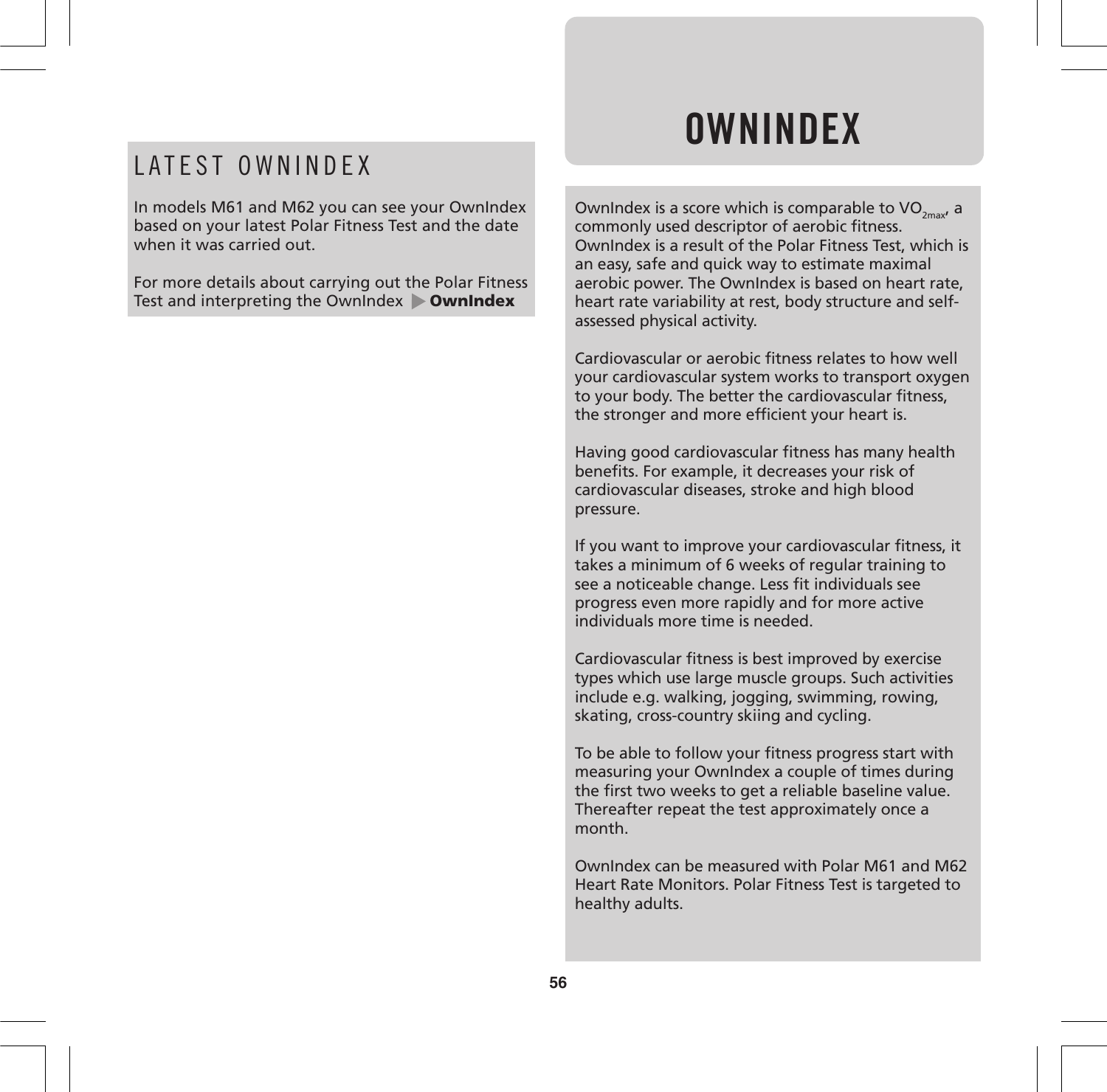### FITNESS TEST SETTINGS

To be able to carry out the Polar Fitness Test you need to do the following settings:

- Select your long-term physical activity level.
- Set the Fitness test mode on.

### **SET THE ACTIVITY LEVEL**

Begin with the display showing the time of day.

- 1. Press  $\triangle$  Up or  $\nabla$  Down until you enter the Options mode.
- 2. Press START/STOP/OK to enter the setting loop. USER SET is displayed.
- 3. Press START/STOP/OK to enter the user information loop.
- 4. Press START/STOP/OK until ACTIVITY appears. ACTIVITY is displayed and LOW/MIDDLE/HIGH/TOP is flashing.
- 5. Press ▲ Up or ▼ Down to select the right activity level.
- 6. Press START/STOP/OK to lock your selection. USER SET is displayed.
- 7. To return to the Time of day display, press and hold START/STOP/OK.

### **Activity Level**

Assess your long-term physical activity level. Do not change your activity level description if your regular exercise habits have changed less than six months ago.

- **Low** Exercise is not a regular part of your life. You walk only for pleasure or occasionally exercise sufficiently to cause heavy breathing or perspiration.
- **Middle** You participate regularly in recreational sports. For example, you run 5 miles/ 8km a week or spend 30 – 60 minutes a week in comparable physical activity. Or, your work requires modest physical activity.
- **High** Exercise is an inseparable part of your life. You exercise regularly at least 3 times a week with heavy paced intensity. Exercise causes clear breathlessness and sweating. For example, you run regularly more than 10 miles/ 16 km a week or spend more than 1,5 - 2 hours in comparable physical activity.
- **Top** You participate regularly in heavy physical exercise at least 5 times a week. E.g. you exercise to improve performance for competitive purposes.

### **SET THE FITNESS TEST MODE ON**

- 1. In the Time of day display press  $\triangle$  Up or  $\nabla$  Down until you enter the Options mode. OPTIONS is displayed.
- 2. Press START/STOP/OK to enter the setting loop. USER SET is displayed.
- 3. Press  $\triangle$  Up or  $\nabla$  Down until you come to the Fitness test setting mode. FIT. TEST ON/OFF is displayed.
- 4. Press START/STOP/OK to enter the Fitness test setting loop. FIT. TEST is displayed.

ON or OFF is flashing.

- 5. Press ▲ Up or ▼ Down to select the test on.
- 6. Press START/STOP/OK to lock your selection.
- 7. To return to the Time of day display, press and hold START/STOP/OK.

### CARRYING OUT THE TEST

To get reliable test results, there are the following basic requirements:

- You should be relaxed and calm.
- The test can take place anywhere home, office, health club – as long as the testing environment is peaceful. No disturbing noises (e.g. television, radio or telephone), no other people talking to you.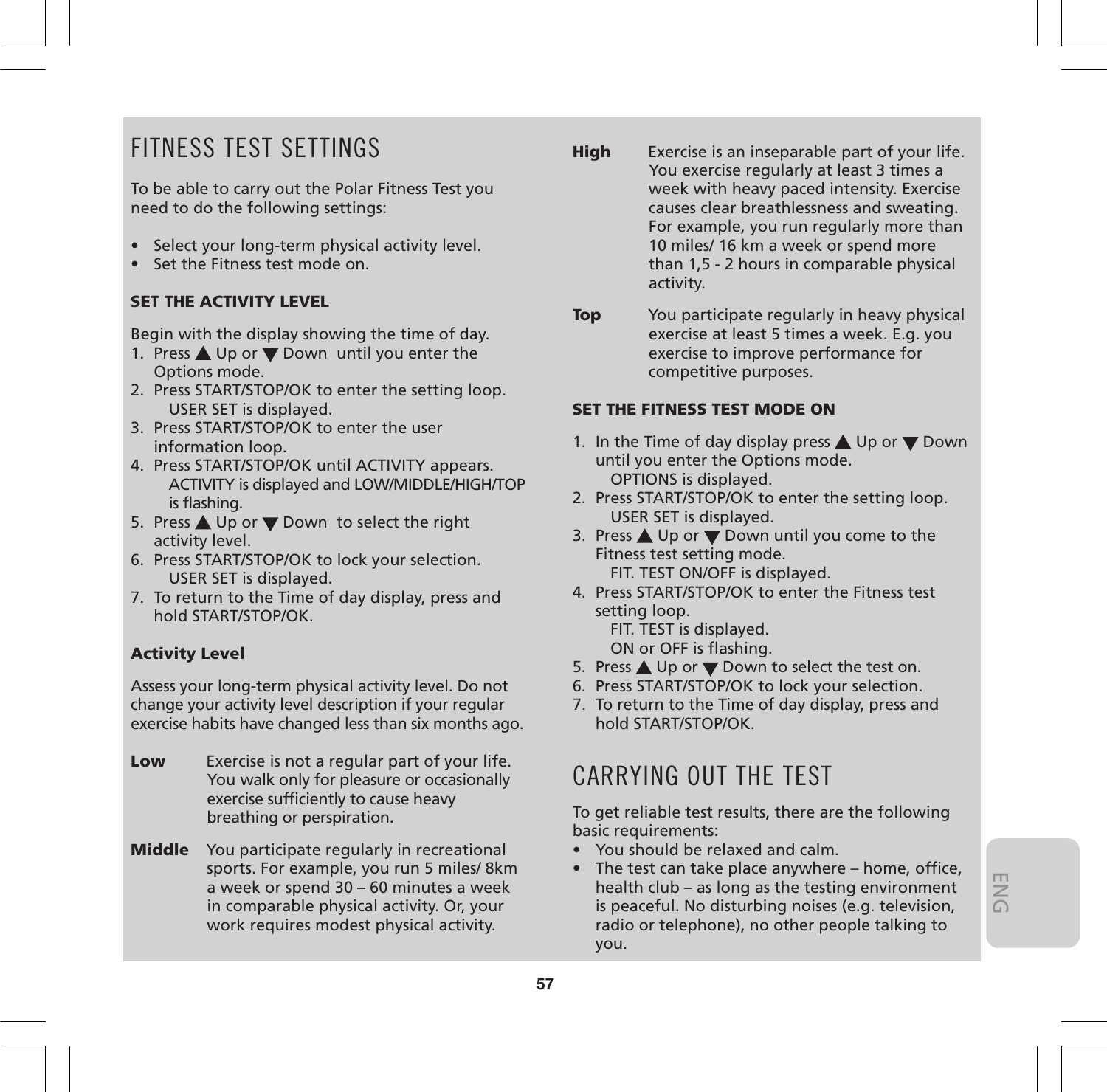- Keep the testing place, time of day and environment the same every time the test is repeated.
- Avoid eating a heavy meal or smoking 2-3 hours prior to testing.
- Avoid heavy physical effort, alcoholic beverages or pharmacological stimulants on the test day and the day before.

### **PREPARE THE WRIST RECEIVER**

1. In the Time of day display press  $\triangle$  Up or  $\nabla$  Down until you come to the Fitness test mode. FIT. TEST is displayed.

### **RELAX YOURSELF FOR 1-3 MINUTES**

2. Lay down, relax your muscles and mind.

### **START THE TEST**

3. Press START/STOP/OK to start the test. The wrist receiver starts searching for your heart rate.

> $#$ <sub>------</sub>-----------------</sub> TEST ON and your heart rate are displayed.

The test begins.

- If you want to have the sound signal on during the Fitness test, check there is  $\sqrt{m}$  in the display. Press and hold  $\exists \blacktriangleright / \triangleleft$  to have sound signal on. The sound signal will alarm you at the end of the test.
- 4. It takes 3-5 minutes to carry out the test. Lie relaxed, don't raise arms or legs, avoid body movements during the test. Don't communicate with other people.

Your current OwnIndex interpretation and the testing date are displayed.

5. To return to the Time of day display after the test, press and hold START/STOP/OK.

You can stop the test anytime during the test by pressing START/STOP/OK. The latest OwnIndex will not be replaced.

FAILED TEST is displayed for a moment. Your latest OwnIndex interpretation and the test date are displayed.

If the wrist receiver does not succeed to receive your heart rate at the beginning or during the test, the test will fail. Check that the transmitter electrodes are wet and the elastic strap is snug enough. Restart the procedure.

### FITNESS TEST RESULT

The test result, your OwnIndex, is most meaningful when comparing your individual values and changes in it. OwnIndex can also be interpreted according to your gender and age. Locate your OwnIndex on the following table to find out your current cardiovascular fitness classification, compared to those who are of same age and gender.



- **1-3** Increase exercise for health benefits and fitness.
- **4** Maintain current exercise habits to ensure better health. Exercise increase

recommended for fitness improvements.

**5-7** Maintain current exercise habits for good health and fitness.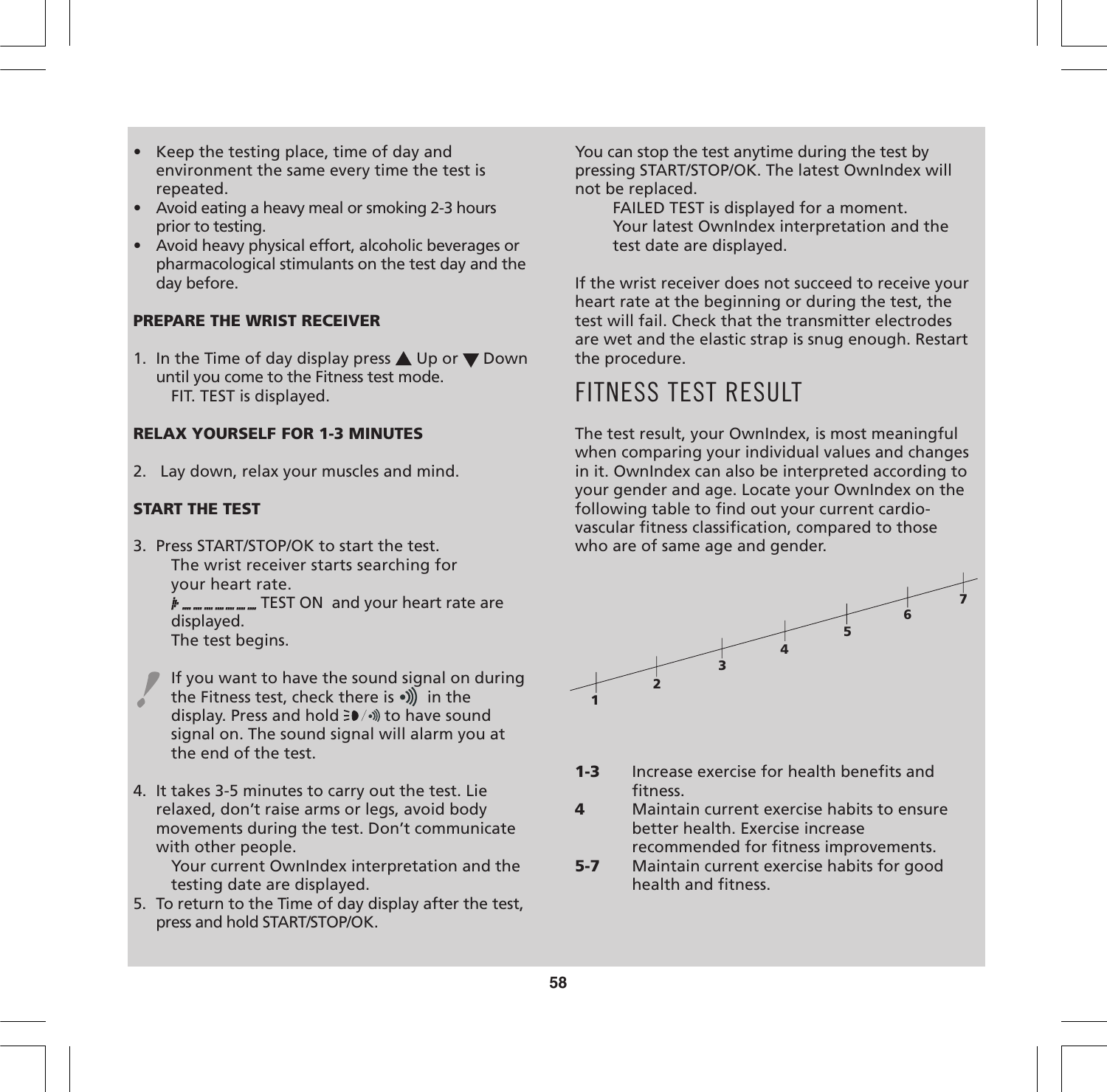| 7 Excellent                                                                                                                                                                                                                                                                                                                                       |  |  |  | 888858888                                                                                                                                                                                                                                                                                                     |  |  |  |  |  |  |  |  | 두 <sub></sub> <sub>묵 붓</sub> 쿶 듔 쯨 뚰 쯨 줐                          |                                                                   |
|---------------------------------------------------------------------------------------------------------------------------------------------------------------------------------------------------------------------------------------------------------------------------------------------------------------------------------------------------|--|--|--|---------------------------------------------------------------------------------------------------------------------------------------------------------------------------------------------------------------------------------------------------------------------------------------------------------------|--|--|--|--|--|--|--|--|-------------------------------------------------------------------|-------------------------------------------------------------------|
| <b>6</b> Very<br>good                                                                                                                                                                                                                                                                                                                             |  |  |  | $-5.8$ $-5.7$ $-5.7$ $-5.7$ $-5.7$ $-5.7$ $-5.7$ $-5.7$ $-5.7$ $-5.7$ $-5.7$ $-5.7$ $-5.7$ $-5.7$ $-5.7$ $-5.7$ $-5.7$ $-5.7$ $-5.7$ $-5.7$ $-5.7$ $-5.7$ $-5.7$ $-5.7$ $-5.7$ $-5.7$ $-5.7$ $-5.7$ $-5.7$ $-5.7$ $-5.7$ $-5.$                                                                                |  |  |  |  |  |  |  |  |                                                                   |                                                                   |
|                                                                                                                                                                                                                                                                                                                                                   |  |  |  | 156<br>1565 44445<br>1565 4445 566                                                                                                                                                                                                                                                                            |  |  |  |  |  |  |  |  |                                                                   |                                                                   |
| 4 Average 5 Good                                                                                                                                                                                                                                                                                                                                  |  |  |  | $11.738833723$ $12.74347$ $13.74347$ $15.74347$ $15.74347$ $15.74347$                                                                                                                                                                                                                                         |  |  |  |  |  |  |  |  | $3741$<br>$36437$<br>$36333$<br>$382821$<br>$3621$<br>$324$       |                                                                   |
| 3 Fair                                                                                                                                                                                                                                                                                                                                            |  |  |  |                                                                                                                                                                                                                                                                                                               |  |  |  |  |  |  |  |  |                                                                   | 32-36<br>31-33<br>30-37-29<br>28-27-25<br>20-21<br>20-21<br>20-21 |
| 2 Poor                                                                                                                                                                                                                                                                                                                                            |  |  |  | $\begin{array}{l} 37.37 \\ 31.34 \\ 29.34 \\ 28.42 \\ 29.53 \\ 29.53 \\ 29.53 \\ 21.24 \\ 21.24 \\ 21.24 \\ 21.24 \\ 21.24 \\ 21.24 \\ 22.24 \\ 23.24 \\ 24.24 \\ 25.24 \\ 26.25 \\ 27.24 \\ 28.25 \\ 29.25 \\ 20.25 \\ 21.25 \\ 22.25 \\ 23.25 \\ 24.25 \\ 25.25 \\ 26.25 \\ 27.25 \\ 28.25 \\ 29$           |  |  |  |  |  |  |  |  |                                                                   | 7.31<br>28.22723222<br>28.237222228<br>28.22722222                |
| l Very<br>poor                                                                                                                                                                                                                                                                                                                                    |  |  |  | $\begin{array}{c} 27.7 \\ 27.7 \\ 28.8 \\ 29.8 \\ 29.8 \\ 29.8 \\ 29.8 \\ 29.8 \\ 29.8 \\ 29.8 \\ 29.8 \\ 29.8 \\ 29.8 \\ 29.8 \\ 29.8 \\ 29.8 \\ 29.8 \\ 29.8 \\ 29.8 \\ 29.8 \\ 29.8 \\ 29.8 \\ 29.8 \\ 29.8 \\ 29.8 \\ 29.8 \\ 29.8 \\ 29.8 \\ 29.8 \\ 29.8 \\ 29.8 \\ 29.8 \\ 29.8 \\ 29.8 \\ 29.8 \\ 29$ |  |  |  |  |  |  |  |  | 22222222222222222                                                 |                                                                   |
| <b>Age</b><br>years                                                                                                                                                                                                                                                                                                                               |  |  |  |                                                                                                                                                                                                                                                                                                               |  |  |  |  |  |  |  |  | 2021 2021 2022 2023<br>2021 2021 2022 2022<br>2021 2022 2022 2023 |                                                                   |
|                                                                                                                                                                                                                                                                                                                                                   |  |  |  |                                                                                                                                                                                                                                                                                                               |  |  |  |  |  |  |  |  |                                                                   |                                                                   |
| The classification is based on literature review of 62 studies where<br>$\rm VO_{2max}$ was measured directly in healthy adult subjects in the USA,<br>Canada and 7 European countries. Reference: Shvartz E, Reibold<br>RC: Aerobic fitness norms for males and females aged 6 to<br>75 years: a review. Aviat Space Environ Med; 61:3-11, 1990. |  |  |  |                                                                                                                                                                                                                                                                                                               |  |  |  |  |  |  |  |  |                                                                   |                                                                   |

**FITNESS CLASSES**

**FITNESS CLASSES** 

## **CARE AND MAINTENANCE**

Your Polar Heart Rate Monitor is a high-tech instrument of superior design and workmanship and should be treated with care. The suggestions below will help you fulfill the warranty obligations and enjoy this product for many years to come.

### TAKING CARE OF YOUR POLAR HEART RATE MONITOR

- Wash the transmitter regularly after use with a mild soap and water solution. Dry it carefully after washing.
- Never store the transmitter wet. Sweat and moisture can keep its electrodes wet and the transmitter activated, which shortens the battery life.
- Store your Polar Heart Rate Monitor in a cool and dry place. Do not store it in any kind of nonbreathing material, such as a plastic bag or a sports bag **if it is wet**.
- Do not bend or stretch the transmitter. This may damage it.
- Don't dry the transmitter in any other way than with a towel. Hard-handed handling may damage the electrodes.
- Keep your Polar Heart Rate Monitor out of extreme cold (below -10 ºC / 14 ºF) and heat (above 50 ºC / 122 ºF).
- Do not expose the Polar Heart Rate Monitor to direct sunlight for extended periods, such as by leaving it in a car.
- You can wash the Polar WearLink strap in a washing machine at +40° C / 104° F. We recommend that you use a washing pouch.
- We recommend that you wash the strap after each time you have used it in pool water with a high chlorine content.
- Do not spin-dry the strap!
- Do not put the strap in a dryer!
- Do not iron the strap!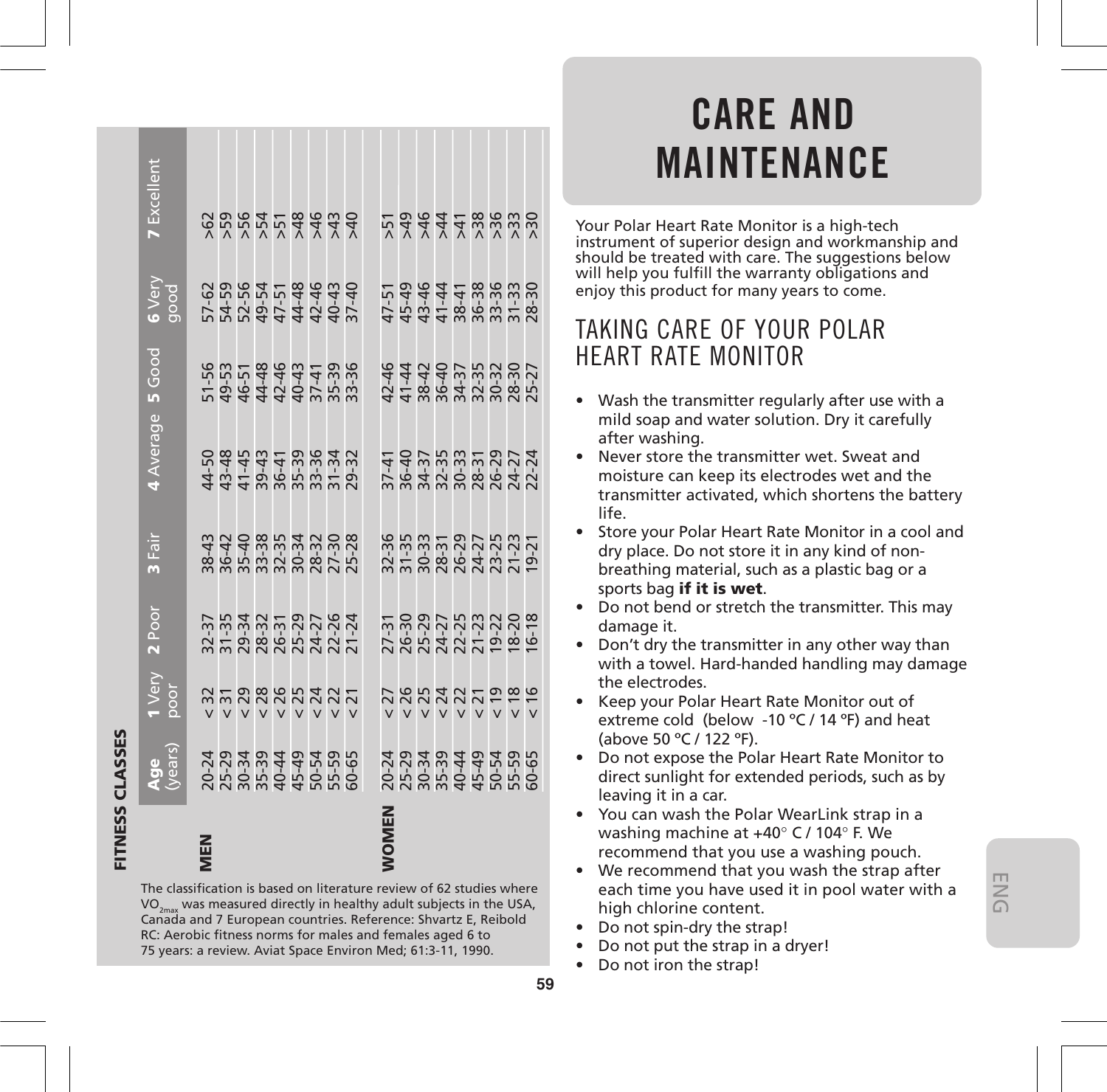### **BATTERIES**

#### TRANSMITTER

The estimated average battery life of Polar WearLink Transmitter is 2 years (1 h/day, 7 days/week) and other Polar transmitters 2,500 hours of use. If your transmitter stops working, it might be due to the battery running out. We recommend that you have the battery replaced by an authorized Polar Service Center only.

You can, however, change the battery of the Polar WearLink Transmitter yourself by following the instructions below. To change the battery, you need a coin.

- 1. Open the connector's battery cover by turning it counterclockwise with the coin from the CLOSE position to the OPEN position. The cover pops out a little from its niche.
- 2. Remove the battery cover from the connector, lift the battery from the niche with your fingers and replace it with a new battery.
- 3. Place the negative (-) side of the battery against the connector and the positive (+) side against the cover.
- 4. Put the battery in the connector's niche and put the cover on so that the arrow points to the OPEN position. Make sure that the cover's sealing ring is placed correctly in its groove.
- 5. Gently press the cover deep enough so that its exterior surface is on the same level as the connector's surface.
- 6. Turn the cover with the coin clockwise so that the arrow on the cover turns from OPEN to CLOSE. Make sure that the cover is closed properly!

In order to ensure the maximum life span of the connector's battery cover, open it only when you need to change the battery. We recommend that you change the sealing ring of the battery cover every time you change the battery. You can get these sealing rings from authorized Polar Service Centers.

#### POLAR WRIST RECEIVER

The estimated average battery life of the Polar wrist receiver is 2 years in normal use (1 h / day, 7 days a week). Note also that excessive use of the backlight and the alarm signals will use the battery more rapidly.

Do not open the Polar wrist receiver yourself. To ensure the water resistance properties and the use of qualified components, the wrist receiver battery should be replaced only by an authorised Polar Service Centre. At the same time a full periodic check of the Polar Heart Rate Monitor will be done.

### **SERVICE**

We recommend that you have all service done by an authorized Polar Service Center only.

Water resistance cannot be guaranteed after unauthorized service.

## **PRECAUTIONS**

### USING A POLAR HEART RATE MONITOR IN A WATER ENVIRONMENT

Your Polar Heart Rate Monitor is water resistant to 30 meters/ 100 feet. To maintain the water resistance, do not operate the buttons of the wrist receiver under water.

Heart rate measurement in a water environment is technically demanding for the following reasons:

- Pool water with a high chlorine content and seawater are very conductive. The electrodes of a transmitter may short-circuit, which prevents EKG signals from being detected by the transmitter.
- Jumping into the water or strenuous muscle movement during competitive swimming may cause water resistance that shifts the transmitter on the body to a location where it is not possible to pick up EKG signal.
- The EKG signal strength varies depending on the individual's tissue composition and the percentage of people who have problems in heart rate measuring is considerably higher in a water environment than in other use.

### POLAR HEART RATE MONITOR AND INTERFERENCE

### ELECTROMAGNETIC INTERFERENCE

Disturbances may occur near high voltage power lines, traffic lights, overhead lines of electric railways, electric bus lines or trams, televisions, car motors, bike computers, some motor driven exercise equipment, cellular phones or when you walk through electric security gates.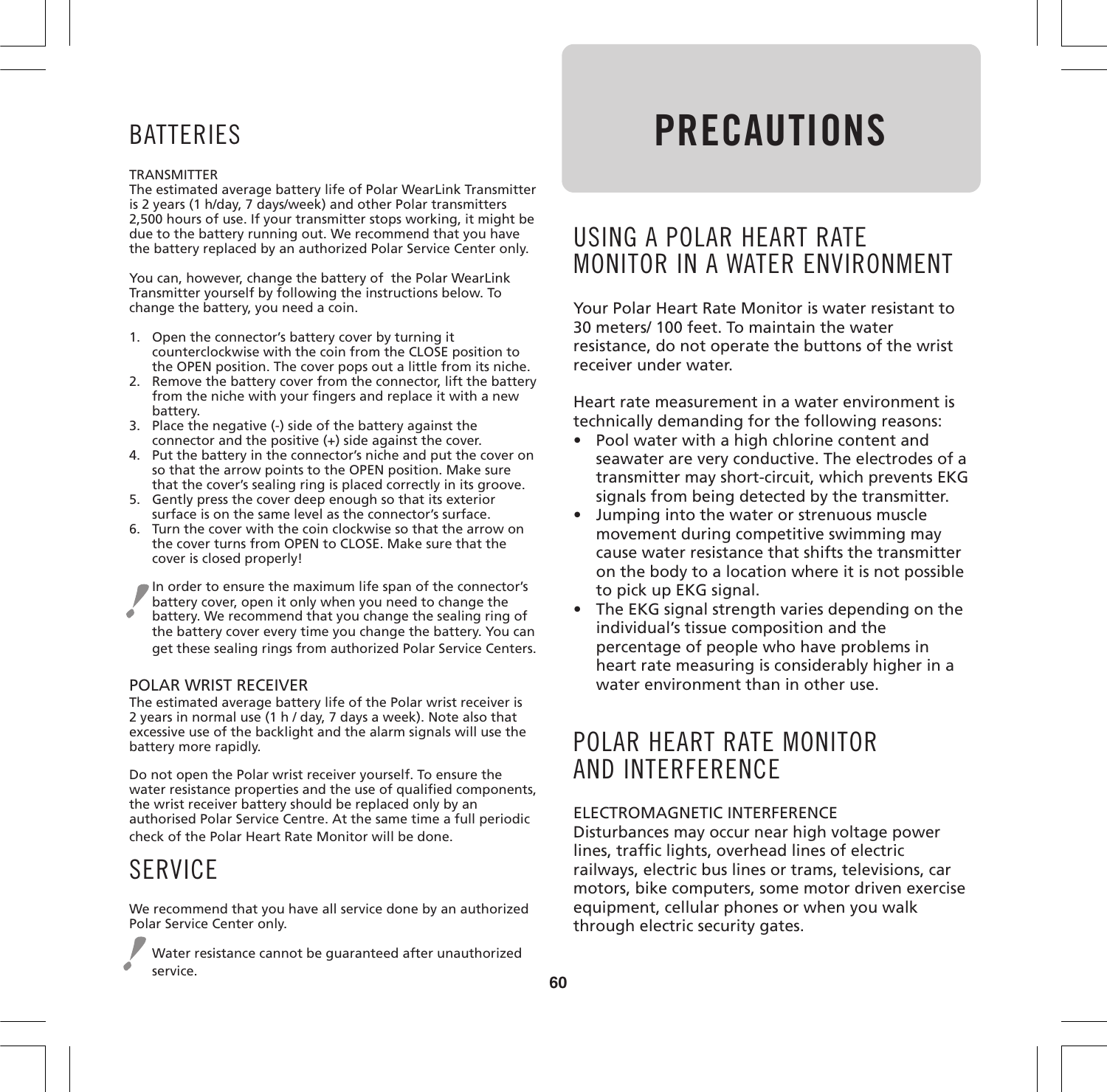### CROSSTALK

The Polar wrist receiver in non-coded mode of operation picks up transmitter signals within 1 meter/ 3 feet. Non-coded signals from more than one transmitter picked up simultaneously can cause an incorrect readout.

#### EXERCISE EQUIPMENT

Several pieces of exercise equipment with electronic or electrical components such as LED displays, motors and electrical brakes may cause interfering stray signals. To try to tackle these problems, relocate the Polar wrist receiver as follows:

- 1. Remove the transmitter from your chest and use the exercise equipment as you would normally.
- 2. Move the wrist receiver around until you find an area in which it displays no stray reading or flashing of the heart symbol. Interference is often worst right in front of the display panel of the equipment, while the left or right side of the display is relatively free of disturbance.
- 3. Put the transmitter back on the chest and keep the wrist receiver in this interference-free area as far as it is possible.
- 4. If the Polar Heart Rate Monitor still does not work with the exercise equipment, this piece of equipment may be electrically too noisy for wireless heart rate measurement.

### MINIMIZING POSSIBLE RISKS IN EXERCISING WITH A HEART RATE MONITOR

Exercise may include some risk, especially for those who have been sedentary.

Before starting a regular exercise program you are recommended to answer to the following questions for health status checking. If the answer is yes to any of the questions, we recommend to consult a doctor before starting an exercise program.

- Have you not exercised for the past 5 years?
- Do you have high blood pressure?
- Do you have high blood cholesterol?
- Do you have symptoms of any disease?
- Are you taking any blood pressure or heart medication?
- Do you have a history of breathing problems?
- Are you recovering from a serious illness or medical treatment?
- Do you use a pacemaker or another implanted electronic device?
- Do you smoke?
- Are you pregnant?

Note that in addition to exercise intensity, medications for heart, blood pressure, psyche, asthma, breathing etc. as well as some energy drinks, alcohol and nicotine, can affect heart rate.

**It is important to be sensitive to your body's reactions during exercise.** If you feel unexpected pain or excessive fatigue when exercising, it is recommended to stop the exercise or continue at a lighter intensity.

**Notice to persons with pacemakers, defibrillator or other implanted electronic device**. Persons who have a pacemaker use the Polar Heart Rate Monitor at their own risk. Before starting use, we always recommend an exercise test under doctor's supervision. The test is to ensure the safety and reliability of the simultaneous use of the pacemaker and the heart rate monitor.

**If you are allergic to any substance that comes into contact with the skin or if you suspect an allergic reaction due to using the product,** check the listed materials in the "Technical Specifications" chapter. To avoid any skin reaction risk with the transmitter, wear it over a shirt. However, moisten the shirt well under the electrodes to ensure flawless operation.

The combined impact of moisture and intense abrasion may cause a black color, which might stain light-colored clothes especially, to come off the transmitter's surface.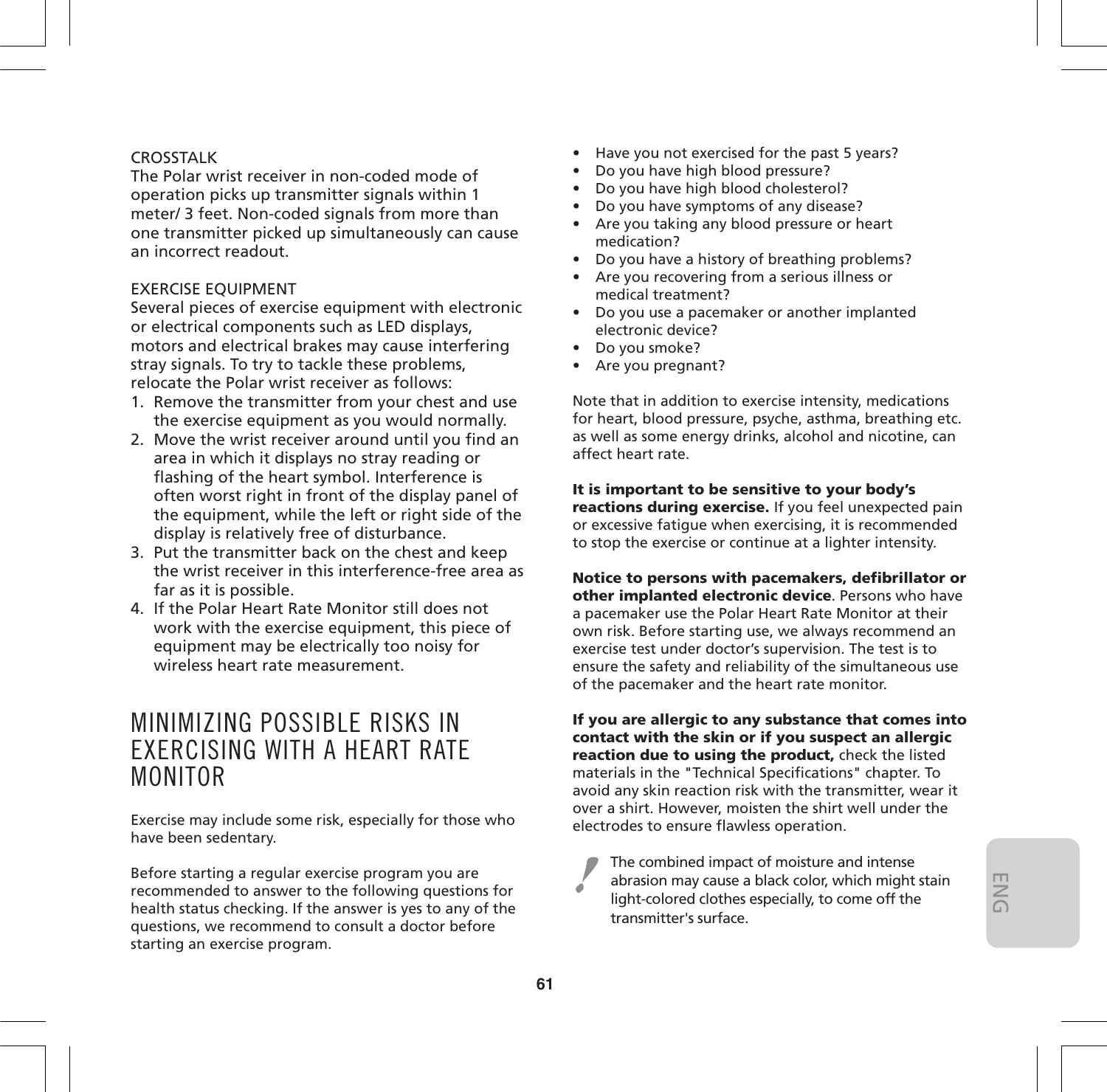## **FREQUENTLY ASKED QUESTIONS**

### WHAT SHOULD LDO IF.

#### **... OWNZONE DETERMINATION ONLY SELDOM GIVES ME HEART RATE LIMITS WHICH ARE BASED ON HEART RATE VARIABILITY (OZ.V)?**

- 1. Check that the elastic strap is snug enough.
- 2. Make sure that the electrodes of the transmitter are moistened against your skin.
- 3. Put on the transmitter 15-20 minutes prior to the start of your exercise to ensure good adaptation between the electrodes and your skin.
- 4. Start the first stage of determining your OwnZone sufficiently slowly. If you obtain the heart rate limits based on age (OZ.A) within the first 2 minutes you have raised your heart rate too quickly. The heart rate reading should not rise over 20 beats/ minute from the starting level. During the first stage you can, for example, put on your sports clothing.
- 5. If you reach the OwnZone limits based on age (OZ.A) or the previously determined OwnZone limits based on your heart rate variability (OZ.L) only after 5 minutes from starting specification you have not raised your heart rate sufficiently rapidly. Raise your heart rate more quickly during the OwnZone determination.
- 6. If you have always used walking and running to determine your OwnZone, walking uphill, cycling or using an ergometer may work better for you.
- 7. Stress or heavy mental loading may reduce your heart rate variability so that the needed point where the heart rate variability vanishes cannot be measured. Relax for 5 - 10 minutes before exercising by sitting down and decreasing your heart rate.
- 8. For a small percentage of people the heart rate variability will not totally disappear with increasing workload. In this case the age-predicted limits are the best estimation for the exercising zone.

#### **...THE OWNZONE LIMITS BASED ON HEART RATE VARIABILITY (OZ.V) VARY CONSIDERABLY?**

Heart rate variability reacts sensitively to all changes taking place in the body and environment. The OZ.V heart rate limits are affected by, amongst others, your daily state of fitness, the time of OwnZone determination, the type of exercise and state of mind. The lower limit of the OZ.V heart rate limits can change for the same person by as much as 30 beats.

However it is important that the feeling of exercise carried out in the OwnZone is light or moderate. For example if you raise your heart rate too rapidly after the first stage, you may get too high OwnZone heart rate limits. If the OwnZone limits seem to be too high we recommend that the OwnZone determination is done again.

#### **... SOME OTHER PERSON USES MY POLAR M31 OR POLAR M32 HEART RATE MONITOR?**

Polar Heart Rate Monitor determines the OwnZone heart rate limits on the basis of heart rate and age. If someone else uses your Polar M31 or Polar M32 it is necessary to zero the OZ.L heart rate limits which are in the memory. Reset the age in the USER mode.

Even though the user is the same age as you the age must still be reset in order that the OZ.L heart rate limits are zeroed. If this is not done the Polar M31 or Polar M32 may give the following user OwnZone heart rate limits based on your heart rate variability which is stored in the memory of the equipment.

Note that changing the user also affects the calculation of the total calorie expenditure (Tot. KCAL) and cumulative exercise time (Tot. TIME). If these readings are not zeroed when the user changes, the Polar M31 or Polar M32 adds new exercise periods into its memory, even though the user information is changed. Cumulative exercise information can not be returned after resetting.

In models M61 and M62 you can set two users' preferences in the memory. Select the correct user in the beginning of an exercise.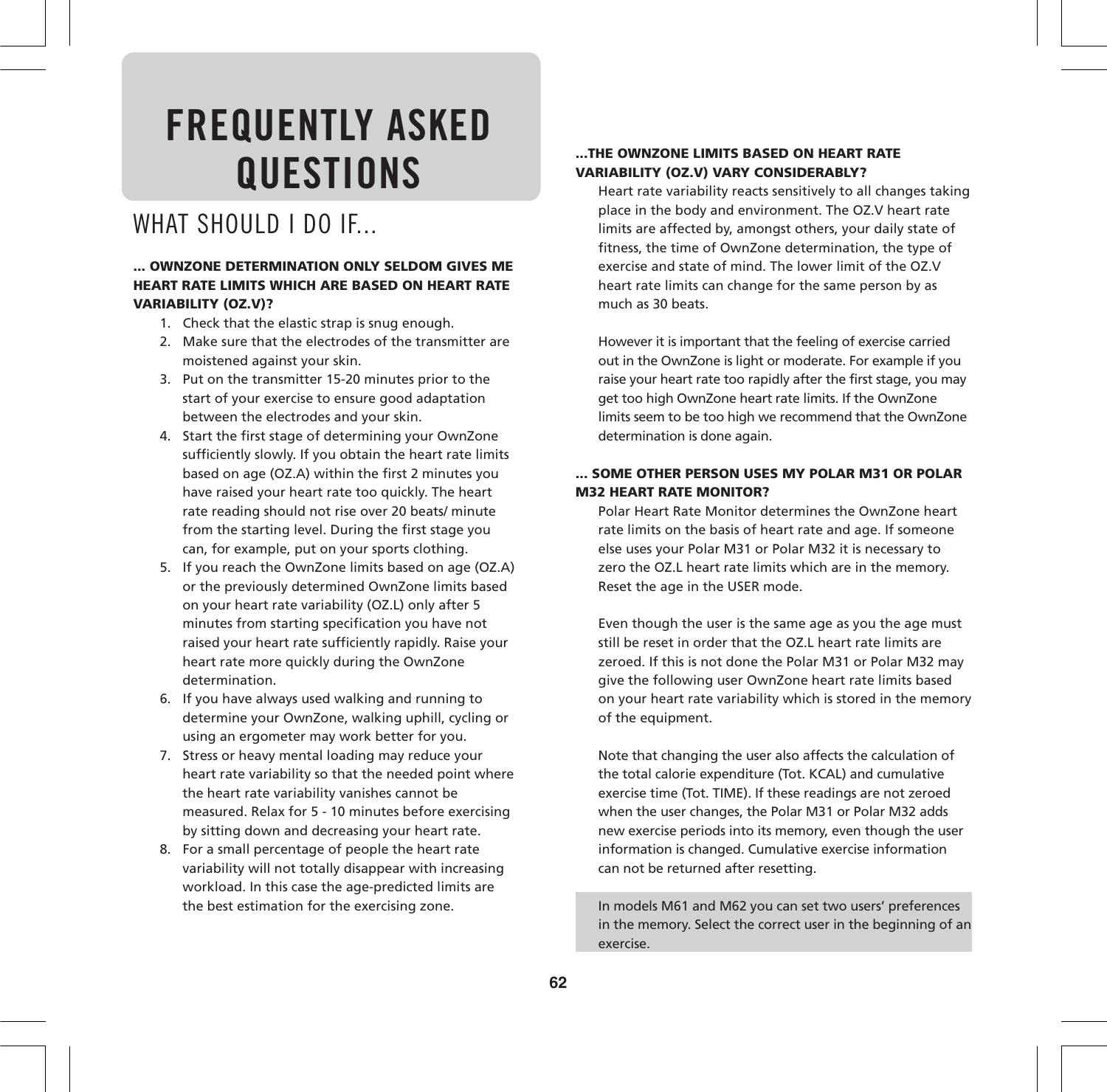#### **... THERE IS NO HEART RATE READING (- -)?**

- 1. Check that the electrodes of the transmitter are moistened and that you are wearing it as instructed.
- 2. Check that you have kept the transmitter clean.

#### **Care and maintenance**

- 3. Check that there are no sources of electromagnetic radiation in the close vicinity of the Polar wrist receiver, such as TV sets, mobile phones, CRT monitors etc.  **Precautions**
- 4. Have you had a cardiac event which may have altered your EKG waveform? In this case consult your physician.

#### **...HEART SYMBOL FLASHES IRREGULARLY?**

- 1. Check that your Polar wrist receiver is inside the transmission range and not further that 1 meter/ 3 feet from the Polar Transmitter you are wearing.
- 2. Check that the elastic strap has not become loose during exercise.
- 3. Make sure that the electrodes of the transmitter are moistened.
- 4. Make sure that there is no other heart rate transmitter within the reception range (1 meter/ 3 feet).

#### **Precautions/Crosstalk**

5. Cardiac arrythmia may cause irregular readings. In this case consult your physician.

#### **...OTHER PERSON WITH HEART RATE MONITOR IS CAUSING INTERFERENCE?**

Your training partner may have coincidentally activated exactly the same code as you. In this case keep distance to your training partner or proceed as follows:

- 1. Stop the stopwatch and heart rate measurement.
- 2. Take the transmitter off your chest for 10 seconds.
- 3. Put the transmitter back and start the heart rate measurement again.

#### **... HEART RATE READING BECOMES ERRATIC OR EXTREMELY HIGH?**

You may have come within range of strong electromagnetic signals which cause erratic readings on the wrist receiver display. Check your surroundings and move further away from the source of disturbance.

 **Precautions**

#### **... THERE ARE NO REACTIONS TO ANY BUTTONS?**

Reset the Polar Heart Rate Monitor. Resetting clears watch settings which will return to the default settings. User information and measurement options settings will be saved.

- 1. Press the RESET button with a pen tip. Display becomes full of digits.
- 2. Press any of the four button once.

 The Polar Heart Rate Monitor enters the Time of day display.

If you don't press any button after reset within one minute the wrist receiver goes to the battery saving mode.

#### **... THE DISPLAY IS BLANK OR FADING?**

The Polar Heart Rate Monitor is in battery saving mode when it leaves the factory. Wake up by pressing START/ STOP/OK button twice.

The Polar Heart Rate Monitor enters the Time of day display.

Usually the first sign of a discharged battery is fading of the digits when using the backlight. Have the batteries checked.

#### **... THE BATTERY OF THE WRIST RECEIVER MUST BE REPLACED?**

We recommend having all service done by an authorized Polar Service Centre. This is especially necessary to ensure the warranty remains valid and is not affected by incorrect repair procedures done by an unauthorized agent. Polar Service will test your wrist receiver for water resistance after battery replacement and make a full periodic check of the complete Polar Heart Rate Monitor.

 **Care and maintenance/Batteries**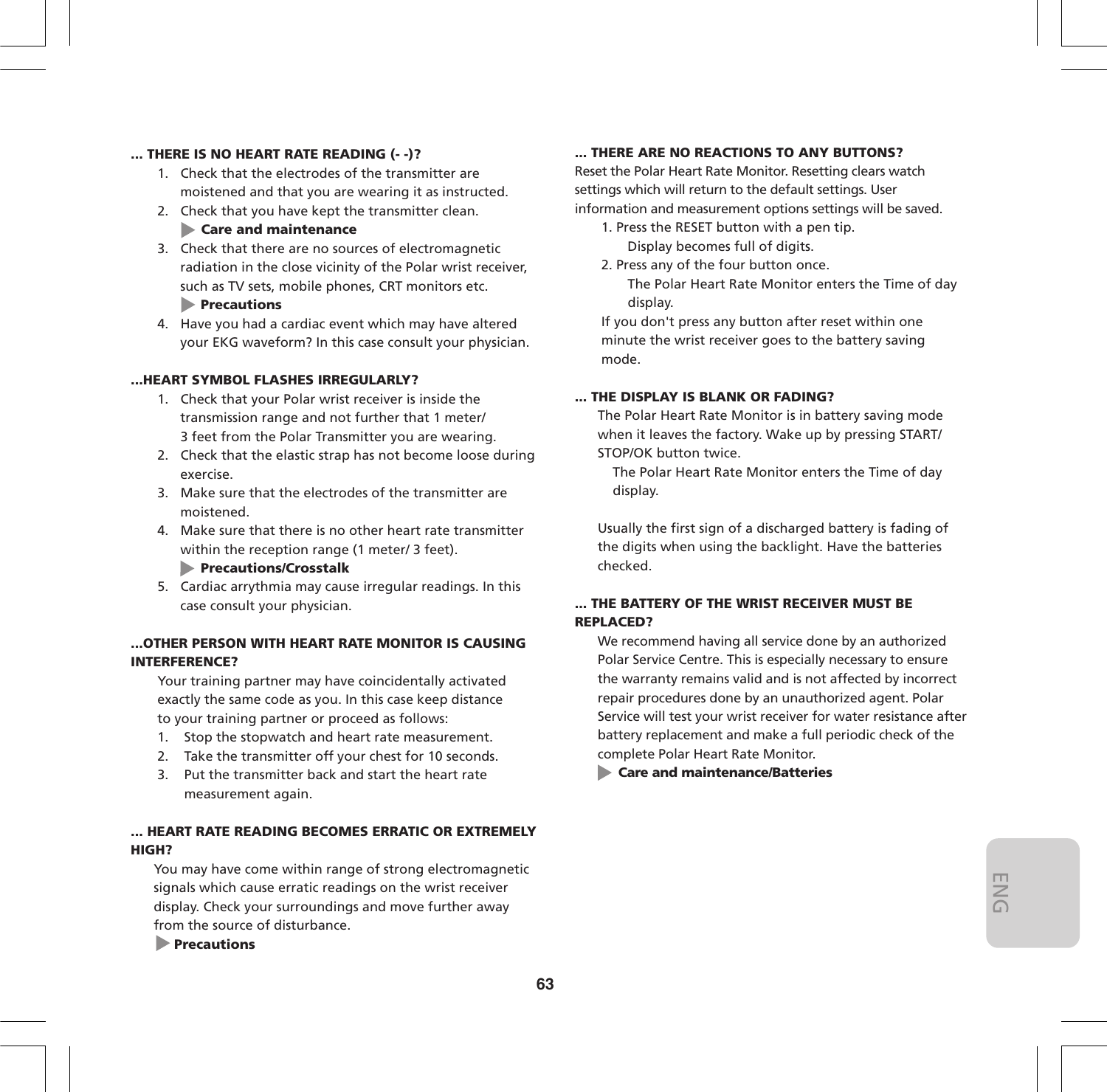## **POLAR GLOSSARY**

 Indicates coded transmission of heart rate. The inner heart flashes to the beat of your heart. •)) In the Time of day mode indicates that the alarm is on. In the measure mode indicates that the sound signal will alarm if you are exercising outside your Target Zone.

**P**<sub>mmmmm</sub> Progress bullets in the measure mode. In models M31 and M32 one bullet= 100 kcal energy expenditure. In models M61 and M62 one bullet= 10 minutes in target zone.

**AGE**: Insert your age in User settings.

**ALARM**: Indicates the alarm clock in watch settings. **AM/PM**: 12 hour mode of time.

**AVERAGE Hr**: Average heart rate of the exercise. **Electrodes**: The grooved areas of the transmitter, against the skin. Pick up the heart's electrical impulses.

**EXERCISE**: Heart rate measurement mode, stopwatch is on and the exercise information is recorded.

**EXE. TIME**: Total exercise time.

**FAT**: Indicates the fat percentage of the total calorie expenditure.

**FILE**: File mode to recall training information.

**Heart rate**: The number of heart beats per minute (bpm)

**Heart rate variability**: Fluctuations of interbeat intervals. Heart rate variability of a healthy subject is in general large in resting conditions and during light exercise. Heart rate variability gradually disappears when exercise becomes more intense and heart rate increases.

**HRmax**: Maximum heart rate.

**IN ZONE:** Exercising time in Target Zone. **KCAL**: Indicates the energy expenditure of your exercise session.

**LIMITS**: Manually set target zone limits are determined as percentages of age predicted or measured maximum heart rate. The percentages are converted into heart rate beats per minute.

**MEASURE**: Heart rate measurement mode, stopwatch is off.

**OPTIONS**: Setting mode for user information, heart rate measurement options and watch functions.

**OWNCAL**: Calorie expenditure during exercise.

**OWNINDEX**: OwnIndex is a score which is comparable to  $VO_{2m\alpha}$ . OwnIndex is a result of the Polar Fitness Test and can be measured with Polar M61 and M62 Heart Rate Monitors.

**OWNZONE, OZ**.: Target zone which Polar Heart Rate Monitor determines for you. OwnZone is an individual guide for light to moderate exercise intensity.

**OZ**  $\mu$ <sub>m</sub><sub>m</sub><sub>m</sub><sub>m</sub><sub>m</sub></del> Indicates OwnZone determination procedure.

**OZ.A**: Indicates OwnZone limits which are determined according to your age.

**OZ.L**: Your latest OwnZone limits.

**OZ.V**: Indicates currently measured OwnZone limits which are based on your heart rate variability.

**Coded heart rate transmission:** Polar coded transmitter automatically locks in a code to transmit your heart rate to your wrist receiver. In coded transmission the receiver accepts heart rate from your Polar coded transmitter only. Coding significantly reduces crosstalk caused by other users of heart rate monitors. However, it does not necessarily reduce all environmental interference.

**SEX**: Indicates the gender (Male or Female) in User settings.

**Target zone, TZ**: The area between the upper and lower target zone limits. Can be defined automatically by Polar Heart Rate Monitor or manually by yourself.

**TIME**: Indicates the time of day in the watch settings.

**Time of day mode**: Display showing time of day. **Tot. KCAL**: Cumulative total calorie expenditure of your exercise.

**Tot. TIME**: Cumulative total exercise time of your exercise sessions.

**USER SET**: Indicates the setting loop for your personal information.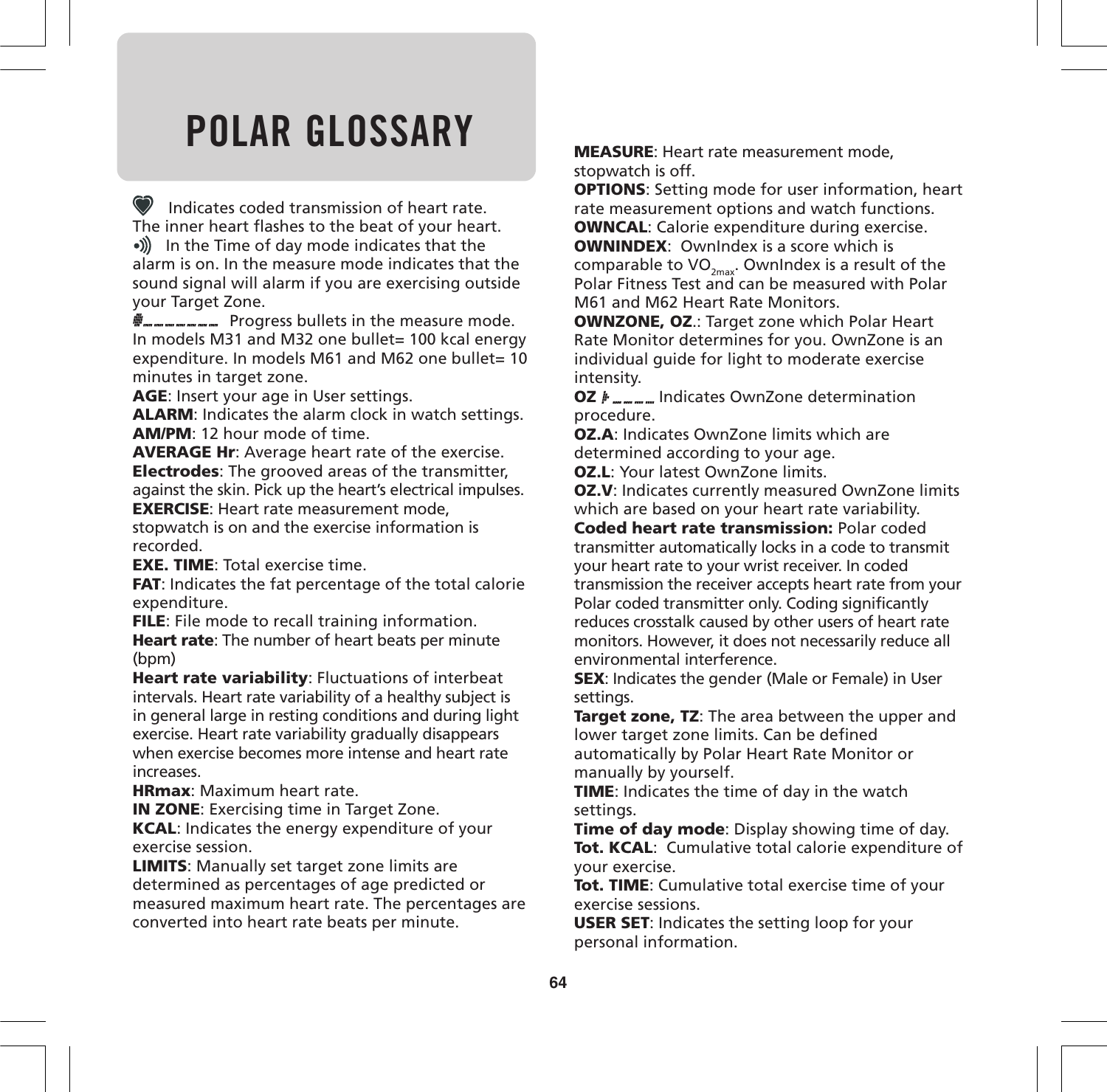## **TECHNICAL SPECIFICATIONS**

Polar Heart Rate Monitor is designed to indicate the level of physiological strain and intensity in sports and exercise. No other use is intended or implied. Heart rate is displayed as number of heart beats per minute (bpm).

#### **POLAR CONNECTOR**

Battery type: CR 2025 Battery sealing ring: O-ring 20.0 x 1.0

Material: Polyamide Water resistance: to 30 meter/ 100 feet

Material FPM Battery life: Average 1300 hours of use Operating temperature: 14 °F to 122 ° F / -10 °C to +50 °C

#### **OTHER POLAR TRANSMITTERS**

| Battery type:          | <b>Built-in Lithium Cell</b>       |
|------------------------|------------------------------------|
| Battery life:          | Average 2500 hours of use          |
| Operating temperature: | -10 °C to +50 °C / 14 °F to 122 °F |
| Waterproof             |                                    |
|                        |                                    |

#### **STRAP**

Material: Polyurethane, nylon, polyamide, polyester and natural rubber including a small amount of latex

#### **POLAR WEARLINK STRAP**

Material: Polyurethane, polyamide, nylon, polyester and elasthane

#### **WRIST RECEIVER**

|                        |                                    | Heart rate limits | 30 – 240 ppm       |
|------------------------|------------------------------------|-------------------|--------------------|
| Battery type:          | CR 2032                            | Kral              | 99999 kcal         |
| Battery life:          | Average 2 years                    | Tot. kcal         | 999999 kcal        |
|                        | (1h / day, 7 days / week)          | Tot. time         | 9999 h 59 min 59 s |
| Operating temperature: | -10 °C to +50 °C / 14 °F to 122 °F |                   |                    |

**65**

Accuracy of formula for age based OwnZone heart rate limits (OZ.A):  $\pm$  1bpm Accuracy of heart rate measurement:  $\pm 1\%$  or  $\pm 1$  bpm, whichever

Backcover and wrist

#### Water resistance: to 30 meters / 100 feet

larger, definition applies to steady state conditions

strap buckle: Stainless steel complying with the EU Directive 94/27/EU and its amendment 1999/C 205/05 on the release of nickel from products intended to come into direct and prolonged contact with the skin.

#### **DEFAULT SETTINGS**

| Time of day          | 24h      |
|----------------------|----------|
| Alarm                | OFF      |
| Age                  | $\Omega$ |
| Weight               | 00 (kg)  |
| Sex                  | Male     |
| OwnZone              | OFF      |
| Upper Limit (manual) | 160      |
| Lower Limit (manual) | 80       |
| OwnCal               | OFF      |
|                      |          |

#### **In models M61 and M62:**

| <b>Polar Fitness Test</b> | OFF     |
|---------------------------|---------|
| Activity                  | Low     |
| User id                   |         |
| <b>Height</b>             | 00 (cm) |

#### **LIMIT VALUES**

| 23 h 59 min 59 s   |
|--------------------|
| $30 - 240$ bpm     |
| 99999 kcal         |
| 999999 kcal        |
| 9999 h 59 min 59 s |
|                    |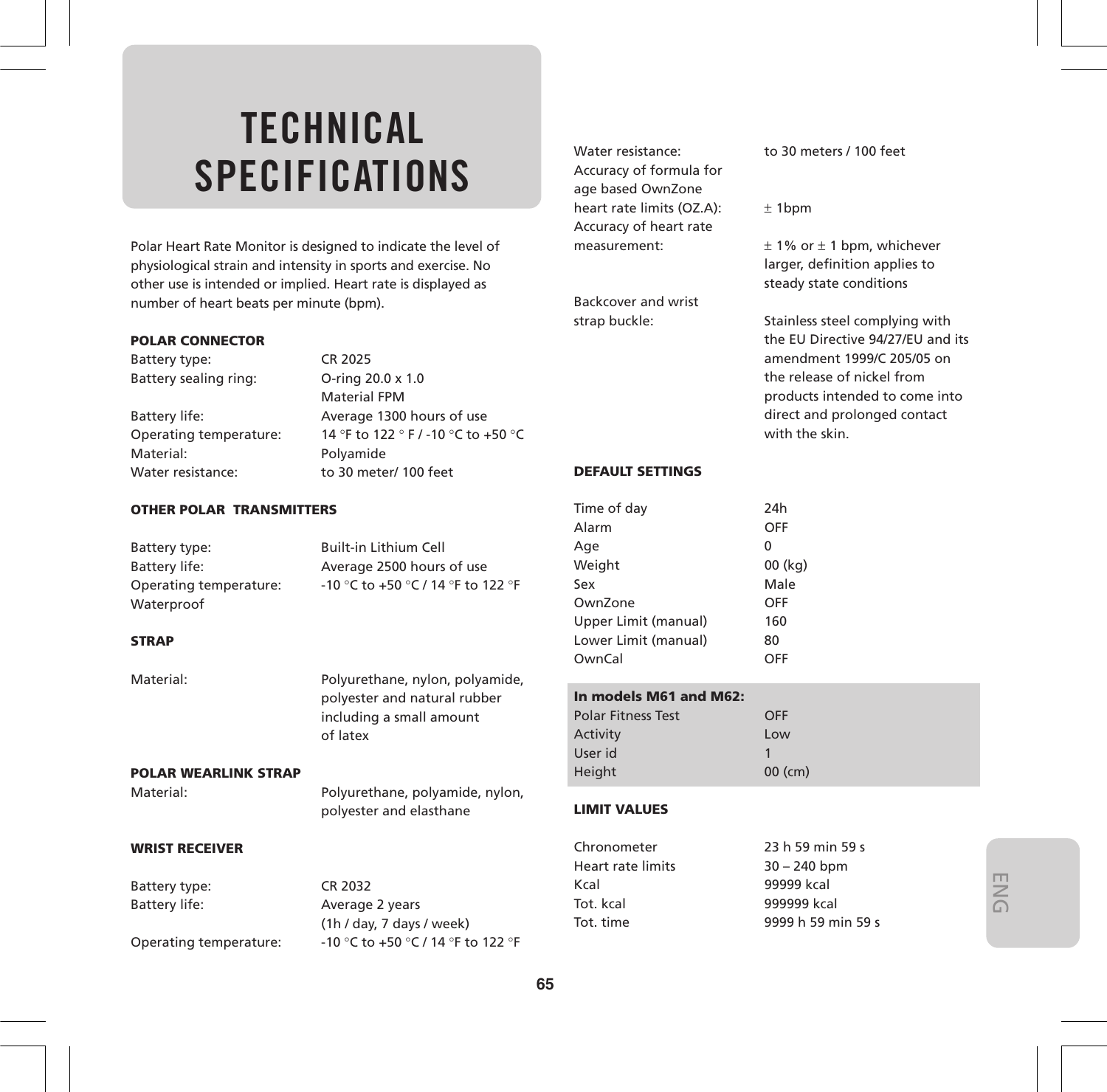## **LIMITED POLAR INTERNATIONAL GUARANTEE**

- This limited Polar international guarantee is issued by Polar Electro Inc. for the consumers who have purchased this product in the USA or Canada. This limited Polar international guarantee is issued by Polar Electro Oy for the consumers who have purchased this product in other countries.
- Polar Electro Inc. / Polar Electro Oy guarantees to the original consumer/ purchaser of this product that the product will be free from defects in material or workmanship for two years from the date of purchase.
- **Please keep the receipt or International Guarantee Card, which is your proof of purchase!**
- The guarantee does not cover the battery. damage due to misuse, abuse, accidents or noncompliance with the precautions; improper maintenance, commercial use, cracked or broken cases.
- Guarantee does not cover any damage/s, losses, costs or expenses, direct, indirect or incidential, consequential or special, arising out of, or related to the product. During the guarantee period the product will be either repaired or replaced at an authorized service center free of charge.
- This guarantee does not affect the consumer's statutory rights under applicable national or state laws in force, or the consumer's rights against the dealer arising from their sales/ purchase contract.

Copyright © 2003-2004 Polar Electro Oy, FIN-90440 KEMPELE, Finland All rights reserved. No part of this manual may be used or reproduced in any form or by any means without prior written permission of Polar Electro Oy.

The names and logos marked with a ™ symbol in this user's manual or in the package of this product are trademarks of Polar Electro Oy. The names and logos marked with a ® symbol in this user's manual or in the package of this product are registered trademarks of Polar Electro Oy.

This CE marking shows compliance of this product with Directive 93/42/EEC.

Polar Electro Oy is a ISO 9001:2000 certified company.

This product is protected by one or several of the following patents: FI 88223, DE 4215549, FR 92.06120, GB 2257523, HK 113/1996, SG 9591671-4, US 5491474, FI 88972, DE 9219139.8, FR 92.09150, GB 2258587, HK 306/1996, SG 9592117- 7, US 5486818, FI 96380, US 5611346, EP 665947, DE 69414362, FI 68734, DE 3439238, GB 2149514, HK 812/1989, US 4625733, FI 100924, FI 100452, US 5840039, FI 4150, DE 20008882.3, FR 0006504, FI 4069, US 6272365, FR 9907823, GB 2339833, DE 29910633, FI 104463, US 6183422, FI 4157, DE 20008883.1, FR 0006778, WO 97/33512, GB 2326240.

Other patents pending.

## **DISCLAIMER**

The material in this manual is for informational purposes only. The products it describes are subject to change without prior notice, due to the manufacturer's continuous development program.

Polar Electro Inc. / Polar Electro Oy makes no representations or warranties with respect to this manual or with respect to the products described herein. Polar Electro Inc. / Polar Electro Oy shall not be liable for any damages, losses, costs or expenses, direct, indirect or incidental, consequential or special, arising out of, or related to the use of this material or the products described herein.